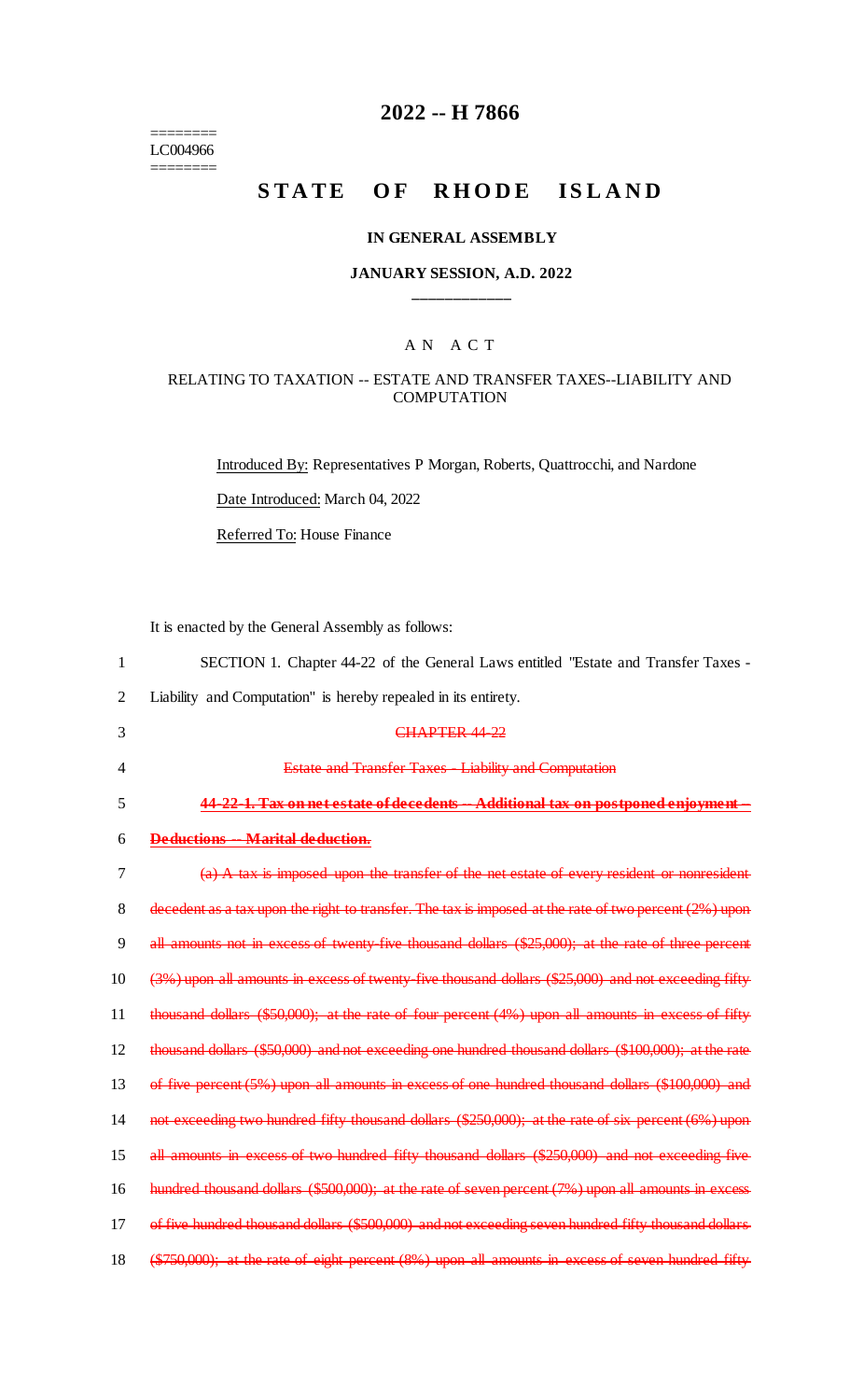thousand dollars (\$750,000) and not exceeding one million dollars (\$1,000,000); at the rate of nine percent (9%) upon all amounts in excess of one million dollars (\$1,000,000). An additional tax is imposed at the rate of two percent (2%) upon all or any part of each estate devised, bequeathed, or 4 conveyed in such manner that it becomes necessary to postpone the assessment of taxes imposed by this chapter until the person entitled to the estate comes into beneficial enjoyment or possession of the estate; and provided, further, that an additional tax is not assessed and collected, as provided 7 in §§ 44-23-9 -- 44-23-12, in case a settlement of taxes is effected under the provisions of § 44-23-8 25.

9 (b) In computing the value of the net estate in subsection (a) of this section, there is 10 deducted from the estate and exempted from the tax twenty-five thousand dollars (\$25,000).

 (c) In computing the value of the net estate in subsection (a) of this section, there is 12 deducted from the estate and exempted from the tax all property or interests transferred to any corporation, association, or institution located in Rhode Island which is exempt from taxation by charter or under the laws of this state; or to any corporation, association, or institution located outside of this state, which if located within this state, would be exempt from taxation; provided, that the state of domicile of the corporation, association, or institution allows a reciprocal exemption to any similar Rhode Island corporation, association, or institution; or to any person in 18 trust for the same or for use by the same for charitable purposes; or to any city or town in this state 19 for public purposes.

20 (d) In computing the value of the net estate in subsection (a) of this section, there is 21 deducted from the estate and exempted from the tax United States civil and federal military service 22 annuity payments.

 (e) In computing the value of the net estate in subsection (a) of this section, there is 24 deducted from the estate and exempted from the estate tax a marital deduction, as defined in 26 U.S.C. § 2056, in the amount of one hundred seventy-five thousand dollars (\$175,000), from property or beneficial interests which pass or have passed from the decedent to the surviving spouse, but only to the extent that the interests are included in determining the value of the gross 28 estate.

29  $(f)(1)$  In computing the value of the net estate in subsection (a) of this section, there is 30 deducted from the estate and exempted from the estate tax, an orphan's deduction, provided, that: 31 (i) the decedent does not have a surviving spouse, and (ii) the decedent is survived by a minor child 32 who, immediately after the death of the decedent, has no known parent, an amount equal to the 33 value of any interest in property which passes or has passed from the decedent to the child, but only 34 to the extent that the interest is included in determining the value of the gross estate. The aggregate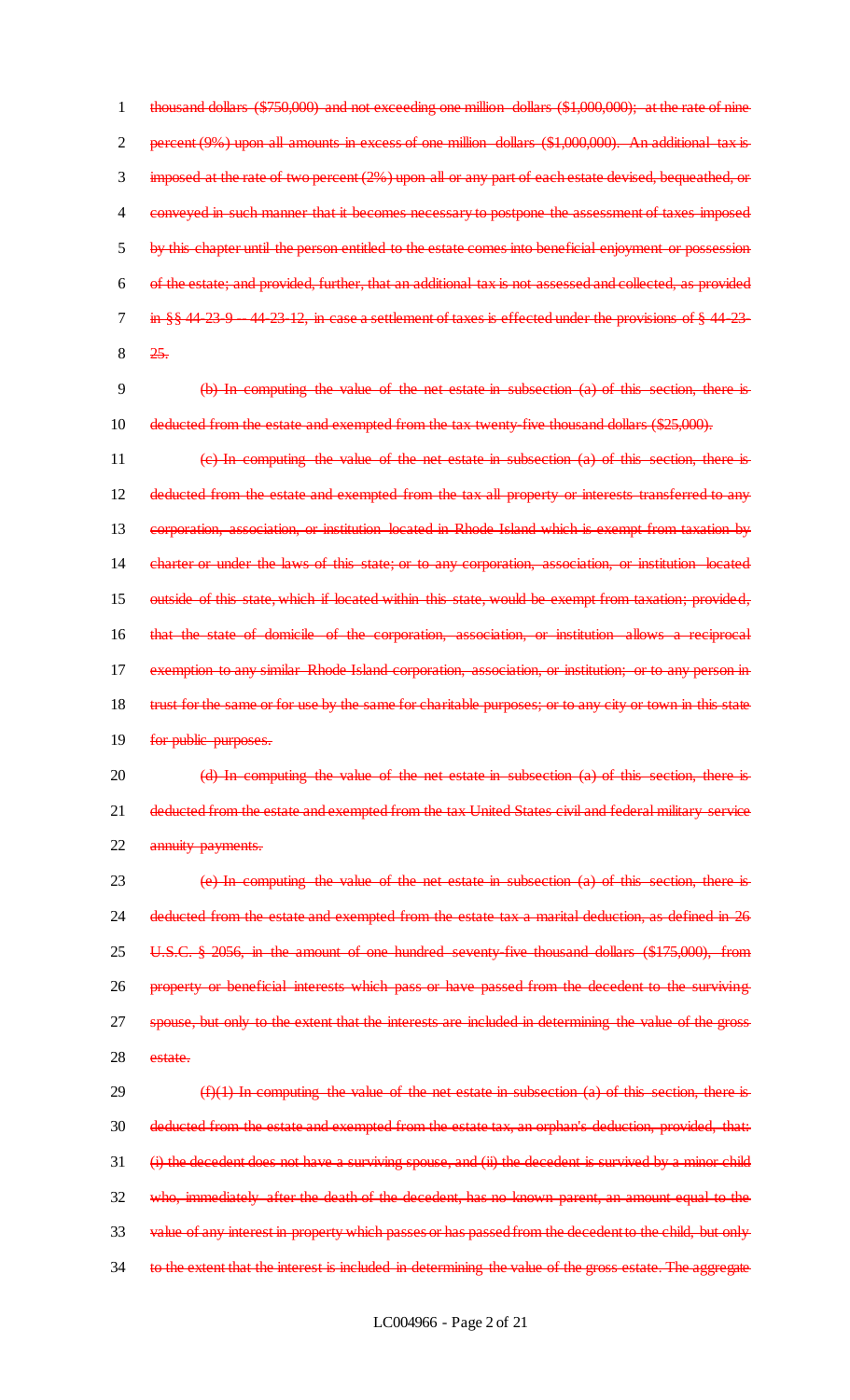amount of the deductions allowed under this section (computed without regard to this subsection) 2 with respect to interests in property passing to any minor child shall not exceed an amount equal to five thousand dollars (\$5,000) multiplied by the excess of twenty-one (21) over the age (in years) which the child has attained on the date of the decedent's death. (2) For purposes of this subsection, any term used in the subsection has the same meaning as when used in a comparable context in 26 U.S.C. § 2057 unless a different meaning is clearly 7 required. (g) Notwithstanding any other provisions of this chapter, the total estate tax payment on 9 account of the estate of a decedent whose death occurs on or after January 1, 1986, is that percentage of the estate tax which would be payable under this chapter determined in accordance with the following schedule: (1) Death prior to January 1, 1987. Ninety percent (90%) in the case of decedents whose 13 deaths occur on or after January 1, 1986, and prior to January 1, 1987; (2) Death prior to January 1, 1988. Eighty percent (80%) in the case of decedents whose deaths occur on or after January 1, 1987, and prior to January 1, 1988; (3) Death prior to January 1, 1989. Sixty percent (60%) in the case of decedents whose deaths occur on or after January 1, 1988, and prior to January 1, 1989; (4) Death prior to January 1, 1990. Forty percent (40%) in the case of decedents whose deaths occur on or after January 1, 1989, and prior to January 1, 1990; (5) Death prior to June 1, 1990. Twenty percent (20%) in the case of decedents whose deaths occur on or after January 1, 1990, and prior to June 1, 1990; (6) Death prior to January 1, 1992. Forty percent (40%) in the case of decedents whose deaths occur on or after June 1, 1990, and prior to January 1, 1992. (7) Death on or after January 1, 1992. The estate tax payable on or account of the estate of 25 a decedent whose death occurs on or after January 1, 1992, is determined in accordance with § 44- $26 \quad 22-1.1.$ **(h)** The estate tax payable under this section shall in no event be less than the estate tax due 28 under § 44-22-1.1, computed without regard to the date of death. **44-22-1.1. Tax on net estate of decedent.** (a)(1) For decedents whose death occurs on or after January 1, 1992, but prior to January 31 1, 2002, a tax is imposed upon the transfer of the net estate of every resident or nonresident decedent as a tax upon the right to transfer. The tax is a sum equal to the maximum credit for state death taxes allowed by 26 U.S.C. § 2011. (2) For decedents whose death occurs on or after January 1, 2002, but prior to January 1,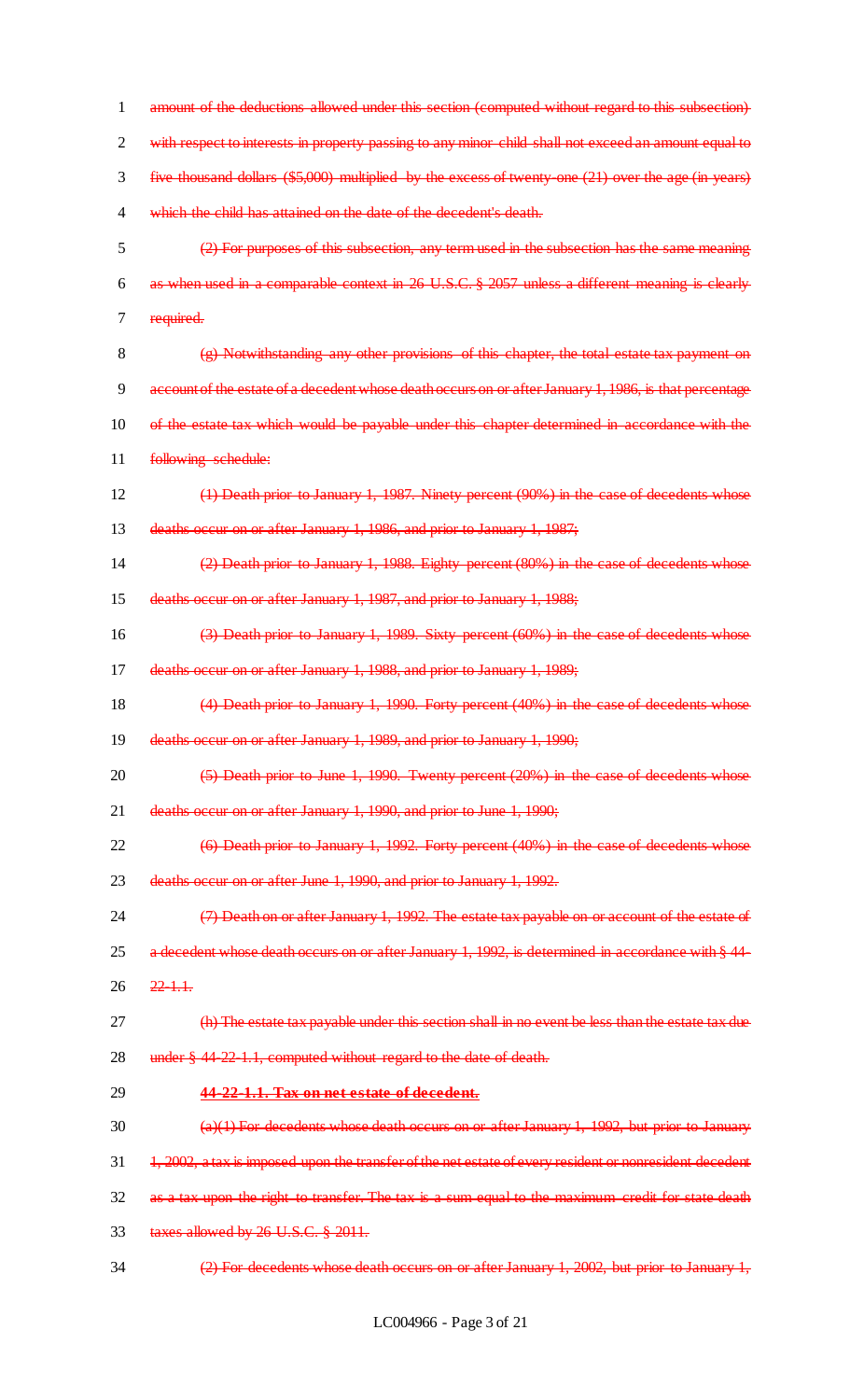1 2010, a tax is imposed upon the transfer of the net estate of every resident or nonresident decedent 2 as a tax upon the right to transfer. The tax is a sum equal to the maximum credit for state death 3 taxes allowed by 26 U.S.C. § 2011 as it was in effect as of January 1, 2001; provided, however, 4 that the tax shall be imposed only if the net taxable estate shall exceed six hundred seventy five 5 thousand dollars (\$675,000). Any scheduled increase in the unified credit provided in 26 U.S.C. § 6 2010 in effect on January 1, 2001, or thereafter, shall not apply.

7 (3) For decedents whose death occurs on or after January 1, 2010, and prior to January 1, 8 2015, a tax is imposed upon the transfer of the net estate of every resident or nonresident decedent 9 as a tax upon the right to transfer. The tax is a sum equal to the maximum credit for state death 10 taxes allowed by 26 U.S.C. § 2011 as it was in effect as of January 1, 2001; provided, however, 11 that the tax shall be imposed only if the net taxable estate shall exceed eight hundred and fifty 12 thousand dollars (\$850,000); provided, further, beginning on January 1, 2011, and each January 1 13 thereafter until January 1, 2015, said amount shall be adjusted by the percentage of increase in the 14 Consumer Price Index for all Urban Consumers (CPI-U) as published by the United States 15 Department of Labor Statistics determined as of September 30 of the prior calendar year; said 16 adjustment shall be compounded annually and shall be rounded up to the nearest five dollar (\$5.00) 17 increment. Any scheduled increase in the unified credit provided in 26 U.S.C. § 2010 in effect on 18 January 1, 2003, or thereafter, shall not apply.

19 (4) For decedents whose death occurs on or after January 1, 2015, a tax is imposed upon 20 the transfer of the net estate of every resident or nonresident decedent as a tax upon the right to 21 transfer. The tax is a sum equal to the maximum credit for state death taxes allowed by 26 U.S.C. 22 § 2011, as it was in effect as of January 1, 2001; provided, however, that a Rhode Island credit shall 23 be allowed against any tax so determined in the amount of sixty-four thousand four hundred 24 (\$64,400). Any scheduled increase in the unified credit provided in 26 U.S.C. § 2010 in effect on 25 January 1, 2003, or thereafter, shall not apply; provided, further, beginning on January 1, 2016, and 26 each January 1 thereafter, said Rhode Island credit amount under this section shall be adjusted by 27 the percentage of increase in the Consumer Price Index for all Urban Consumers (CPI-U) as 28 published by the United States Department of Labor Statistics determined as of September 30 of 29 the prior calendar year; said adjustment shall be compounded annually and shall be rounded up to 30 the nearest five dollar (\$5.00) increment.

 (b) If the decedent's estate contains property having a tax situs not within the state, then the tax determined by this section is reduced to an amount determined by multiplying the tax by a fraction whose numerator is the gross estate excluding all property having a tax situs not within the 34 state at the decedent's death and whose denominator is the gross estate. In determining the fraction,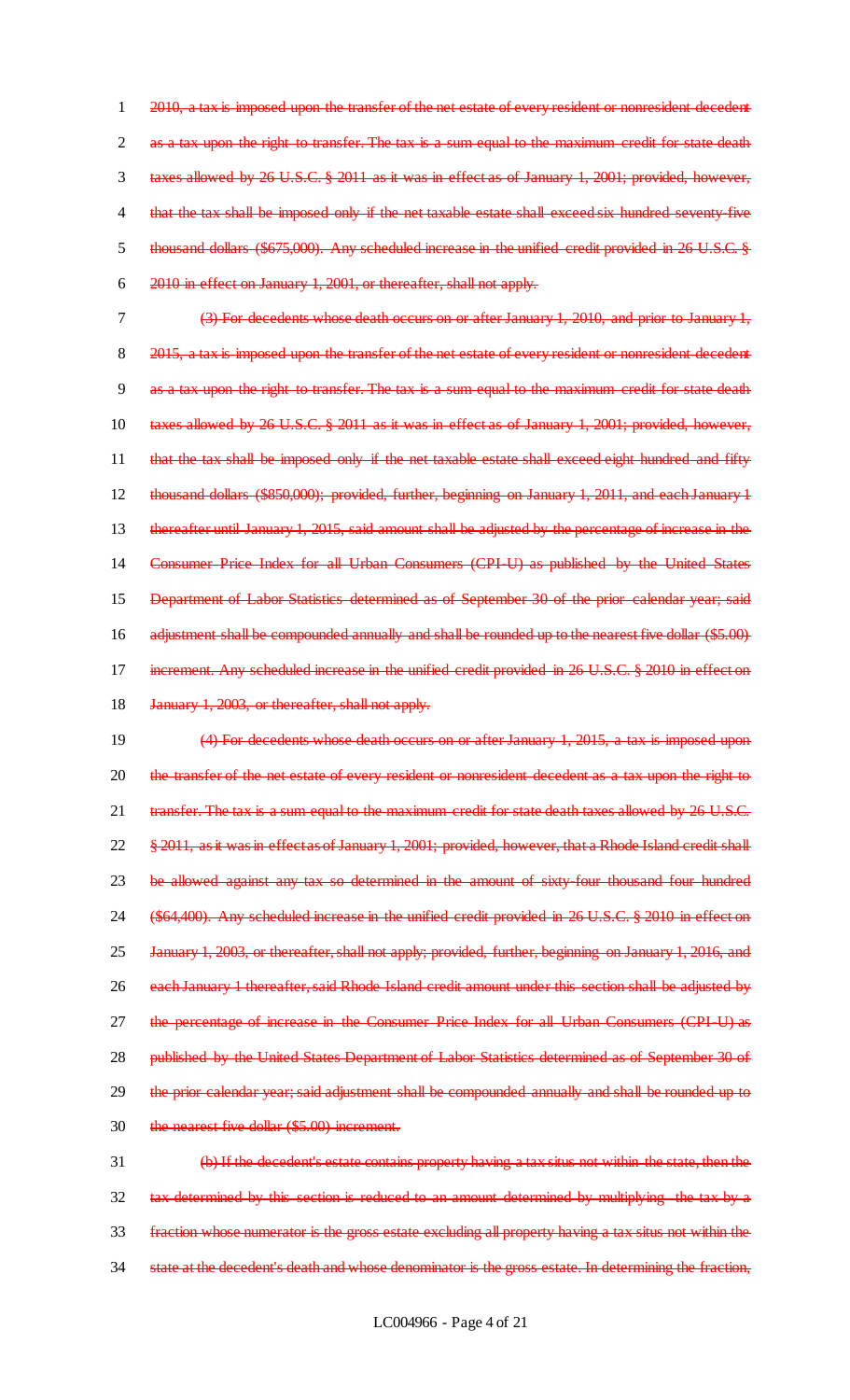no deductions are considered and the gross estate is not reduced by a mortgage or other 2 indebtedness for which the decedent's estate is not liable.

 (c)(1) The terms "gross taxable estate," "federal gross estate" or "net taxable estate" used 4 in this chapter or chapter 23 of this title has the same meaning as when used in a comparable context in the laws of the United States, unless a different meaning is clearly required by the provisions of this chapter or chapter 23 of this title. Any reference in this chapter or chapter 23 of this title to the Internal Revenue Code or other laws of the United States means the Internal Revenue Code of 8 1954, 26 U.S.C. § 1 et seq.

- (2) For decedents whose death occurs on or after January 1, 2002, the terms "gross taxable estate" "federal gross estate" or "net taxable estate" used in this chapter or chapter 23 of this title 11 has the same meaning as when used in a comparable context in the laws of the United States, unless 12 a different meaning is clearly required by the provisions of this chapter or chapter 23 of this title. 13 Any reference in this chapter or chapter 23 of this title to the Internal Revenue Code or other laws of the United States means the Internal Revenue Code of 1954, 26 U.S.C. § 1 et seq., as they were in effect as of January 1, 2001, unless otherwise provided. (d) All values are as finally determined for federal estate tax purposes.
- (e) Property has a tax situs within the state of Rhode Island:
- (1) If it is real estate or tangible personal property and has actual situs within the state of
- Rhode Island; or
- 20 (2) If it is intangible personal property and the decedent was a resident.
- **44-22-2. Exemption -- Missing persons in military action.**
- An estate of a serviceman or servicewoman who has been classified by the armed forces
- 23 of the United States as missing in action is exempt from provisions of this chapter pertaining to
- 24 taxation
- **44-22-3 -- 44-22-7. Repealed.**
- **44-22-8 -- 44-22-11. Repealed.**
- **44-22-12 -- 44-22-20. Repealed.**
- **44-22-21. Repealed.**
- **44-22-22 -- 44-22-24. Repealed.**
- **44-22-25. Repealed.**
- **44-22-26. [Renumbered.]**

SECTION 2. Chapter 44-23 of the General Laws entitled "Estate and Transfer Taxes -

- Enforcement and Collection" is hereby repealed in its entirety.
-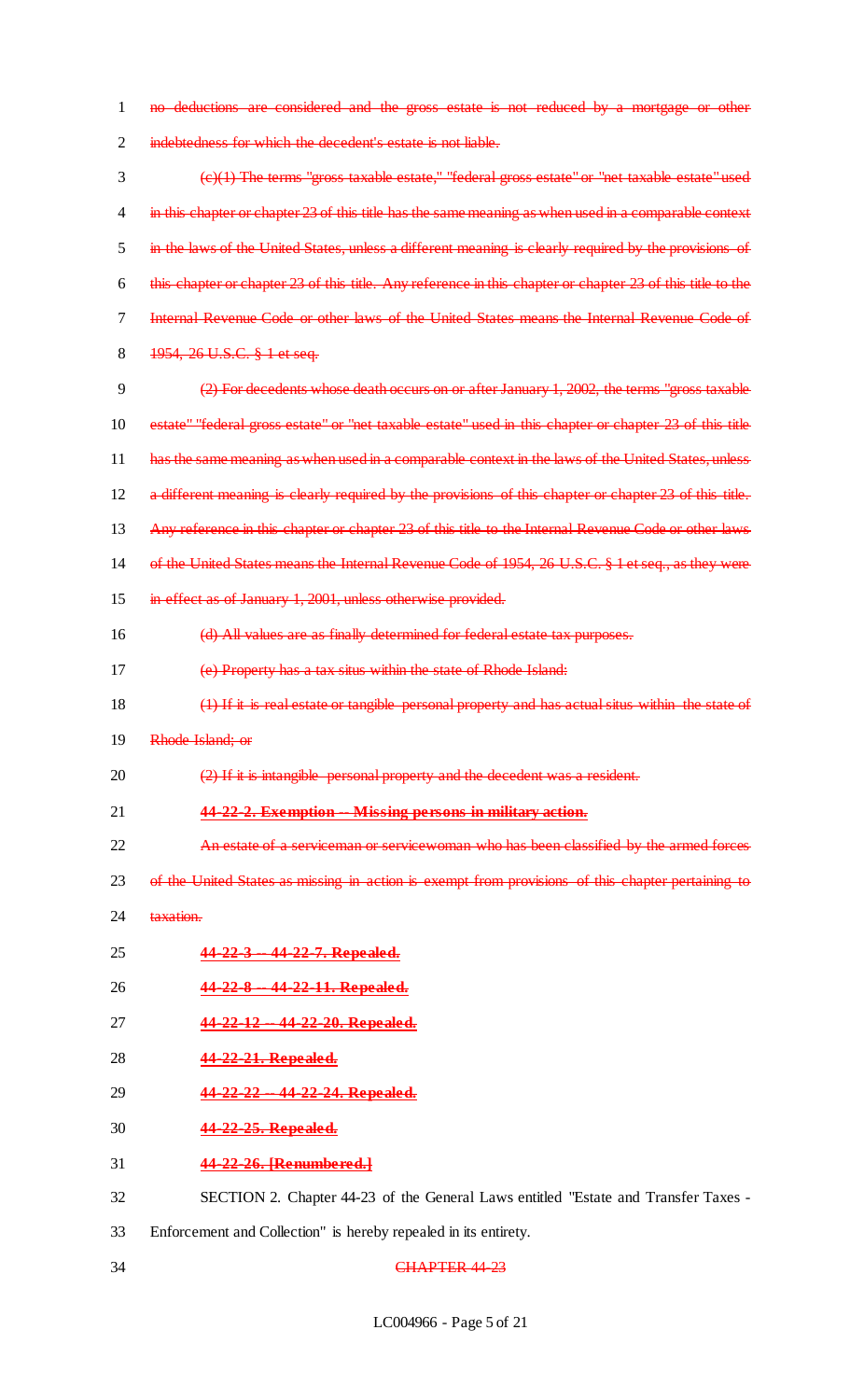| $\mathbf{1}$   | <b>Estate and Transfer Taxes Enforcement and Collection</b>                                                  |
|----------------|--------------------------------------------------------------------------------------------------------------|
| $\overline{2}$ | 44-23-1. Statements filed by executors, administrators and heirs-at-law.                                     |
| 3              | (a) Every executor, administrator, and heir at law, within nine (9) months after the death                   |
| 4              | of the decedent, shall file with the tax administrator a statement under oath showing the full and           |
| 5              | fair cash value of the estate, the amounts paid out from the estate for claims, expenses, charges, and       |
| 6              | fees, and the statement shall also provide the names and addresses of all persons entitled to take           |
| 7              | any share or interest of the estate as legatees or distributees of the estate.                               |
| 8              | (b) A fee of fifty dollars (\$50.00) is paid when filing any statement required by this section.             |
| 9              | All fees received under this section are allocated to the tax administrator for enforcement and              |
| 10             | collection of taxes.                                                                                         |
| 11             | 44-23-2. Statements filed by trustees.                                                                       |
| 12             | Whenever any person during his or her life appoints a trustee, naming that person or others                  |
| 13             | as beneficiaries, and providing for the administration of the trust after his or her death, or providing     |
| 14             | for a termination of the trust and a distribution of the trust estate or any part of the trust estate at his |
| 15             | or her death, any person acting as the trustee or any trustee of property subject to a power of              |
| 16             | appointment, shall, within thirty (30) days after the death of the creator of the trust, or within thirty    |
| 17             | (30) days after the death of the donee of the power file with the tax administrator a sworn statement        |
| 18             | showing:                                                                                                     |
| 19             | $(1)$ The trust agreement, if any;                                                                           |
| 20             | (2) The full and fair cash value of the trust estate;                                                        |
| 21             | (3) The extent of the duration of the trust;                                                                 |
| 22             | (4) The manner provided for its termination;                                                                 |
| 23             | (5) The names and addresses of the beneficiaries of the trust; and                                           |
| 24             | (6) Any other information relating to the trust, which the tax administrator may deem                        |
| 25             | necessary for the proper assessment of the tax on the estate.                                                |
| 26             | 44-23-3. Extension of time for filing of statement.                                                          |
| 27             | The tax administrator has authority to grant extensions of time corresponding to the                         |
| 28             | approved extension granted by the Internal Revenue Service for the filing of federal form 706                |
| 29             | within which any statement is required to be filed upon written application of the executor,                 |
| 30             | administrator, heir at law, or trustee desiring an extension, and it is the duty of the executor,            |
| 31             | administrator, heir at law, or trustee, to file the statement within the extension of time granted.          |
| 32             | 44-23-4. Declarations under penalties of perjury.                                                            |
| 33             | The oath or affirmation required by the provisions of this chapter as to any report or written               |
| 34             | statement is not required if the report or statement to be sworn to contains or is verified by a written     |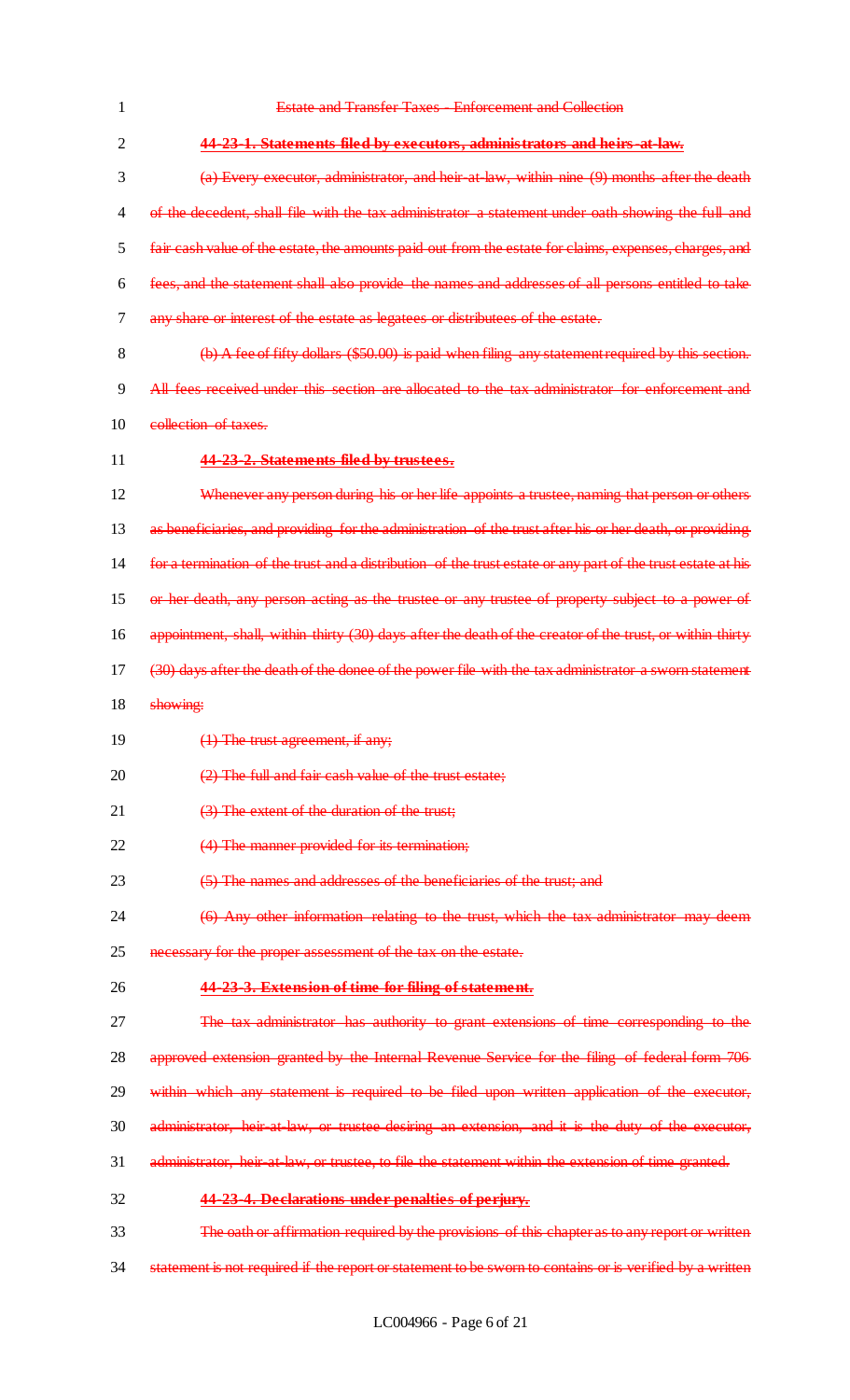1 declaration that it is made under the penalties of perjury; and whoever signs or issues any report or 2 statement containing or verified by a written declaration is, if the report or statement is willfully

3 false, guilty of perjury.

#### 4 **44-23-5. Appraisal of estate.**

5 (a) If any statement filed in accordance with the provisions of this chapter is considered to 6 be an erroneous or incomplete statement of the property, real, tangible personal, intangible 7 personal, or of any part of the property, of the decedent, the tax administrator shall give notice to 8 the executor, administrator, heir-at-law, beneficiary, or trustee filing the statement, to appear before 9 the tax administrator for the purpose of examination of and concerning the statement, and 10 concerning all matters appertaining to the estate and the value of the estate of the decedent; and if 11 the executor, administrator, heir-at-law, beneficiary, or trustee fails to appear after due notice, or if 12 after appearance and examination of the executor, administrator, heir-at-law, beneficiary, or trustee 13 the tax administrator still considers the statement to be an erroneous or incomplete statement, or if 14 the executor, administrator, heir at law, beneficiary, or trustee refuses or neglects to answer the 15 questions propounded in reference to the statement, the tax administrator may appraise the estate. 16 The tax administrator shall give notice by mail to the executor, administrator, heir at law, 17 beneficiary, or trustee and to all persons known to have a claim or interest in the estate or property 18 to be appraised, of the time and place of the appraisal, and the tax administrator or his or her 19 authorized agent shall at that time and place appraise the estate or property at its full and fair cash 20 value as prescribed in this section; and for that purpose the tax administrator is authorized to issue 21 subpoenas and to compel the attendance of witnesses and to take the evidence of the witnesses 22 under oath if necessary, concerning the estate or property and the value of the estate, and the 23 witnesses shall receive the same fees as those now paid to witnesses subpoenaed to attend the 24 superior court. From the appraisal and other proof relating to the estate or property, the tax 25 administrator determines the full and fair cash value of the estate or property upon which all taxes 26 imposed by chapter 22 of this title are computed and the amount of taxes to which it is liable. If no 27 appraisal is made as provided in this section, the tax administrator may determine the value of the 28 property upon which all the taxes are computed and the amount of taxes to which it is liable.

# 29 (b) Notwithstanding the provisions of  $\frac{6}{5}$  44-23-5(a), all farmland, as such term is defined 30 in § 44-27-2, included as part of an estate for purposes of this section and utilized by the executor, 31 administrator, heir at law, beneficiary or trustee as farmland, shall be appraised at its use value

- 32 according to applicable federal and state law and not at its full and fair cash value.
- 

#### 33 **44-23-6. Notice by probate clerk of grant of letters on estate.**

34 Every probate clerk shall, within thirty (30) days after the granting of letters testamentary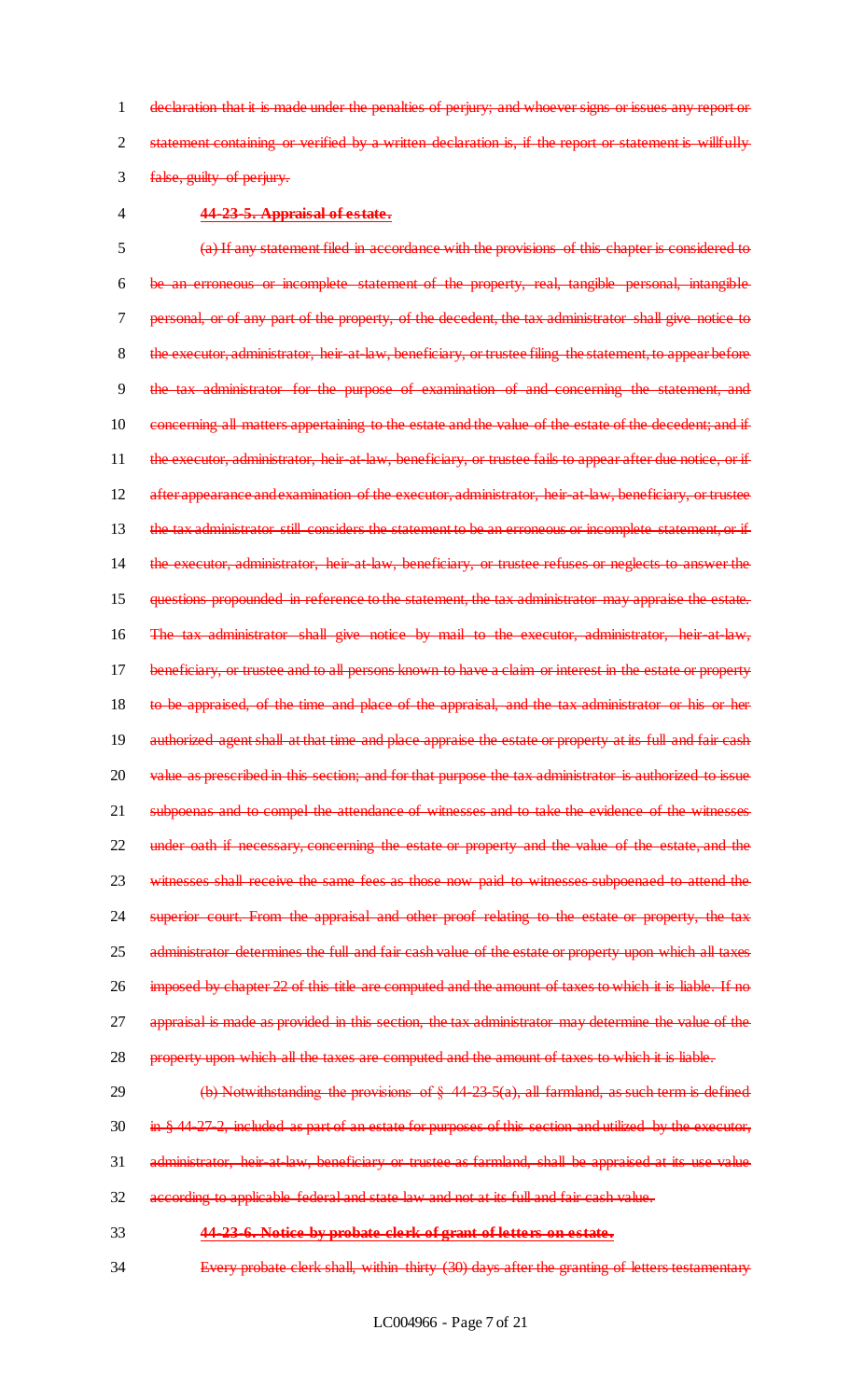1 or letters of administration upon any estate, notify the tax administrator of the name of the decedent, 2 the name and address of the executor, administrator, or trustee appointed, and the amount of the 3 bond required by the court; and shall also furnish upon request certified copies of documents and 4 any further information from the records and files of his or her office in regard to the estate that the 5 tax administrator may from time to time require.

#### 6 **44-23-7. Fees of probate clerk.**

7 The probate clerk furnishing the information required by § 44-23-6 is paid out of any 8 money appropriated for expenses of tax administration a fee of fifteen cents (\$.15) for every 9 hundred words of copy, but the tax administrator may in his or her discretion make copies of the 10 documents or of any other records of the probate court. If the copies are found by the probate clerk 11 to be correct, the clerk shall certify to their correctness and be paid a fee of twenty-five cents (\$.25) 12 for each certification. All fees paid to a probate clerk under this section are disposed of in the same 13 manner as is provided for the disposition of other probate fees under the provisions of chapter 22 14 of title 33.

#### 15 **44-23-8. Estates where no will has been offered or letters granted.**

16 **If upon the decease of a person leaving an estate liable to a tax under the provisions of** 17 chapter 22 of this title, a will disposing of the estate is not offered for probate or an application for 18 administration is not made within three (3) months after the decease, the tax administrator may in 19 his or her discretion, with the approval of the attorney general, agree with the persons interested in 20 the estate as to the value of the estate and the amount of the tax to be assessed on the estate, or the 21 tax administrator may apply to the probate court for the appointment of an administrator of the 22 estate, and the probate court upon the application shall appoint an administrator of the estate.

#### 23 **44-23-9. Assessment and notice of estate tax -- Collection powers -- Lien.**

24 (a) The tax imposed by § 44-22-1.1 shall be assessed upon the full and fair cash value of 25 the net estate determined by the tax administrator as provided in this chapter. Notice of the amount 26 of the tax shall be mailed to the executor, administrator, or trustee, but failure to receive the notice 27 does not excuse the nonpayment of or invalidate the tax. The tax administrator shall receive and 28 collect the assessed taxes in the same manner and with the same powers as are prescribed for and 29 given to the collectors of taxes by chapters 7 -9 of this title. The tax shall be due and payable as 30 provided in § 44-23-16, shall be paid to the tax administrator, and shall be and remain a lien upon 31 the estate until it is paid. All executors, administrators, and trustees are personally liable for the tax 32 until it is paid.

33 (b) Notwithstanding the provisions of subsection (a) of this section, under no circumstances 34 shall the tax administrator issue any notice of deficiency determination for the amount of the estate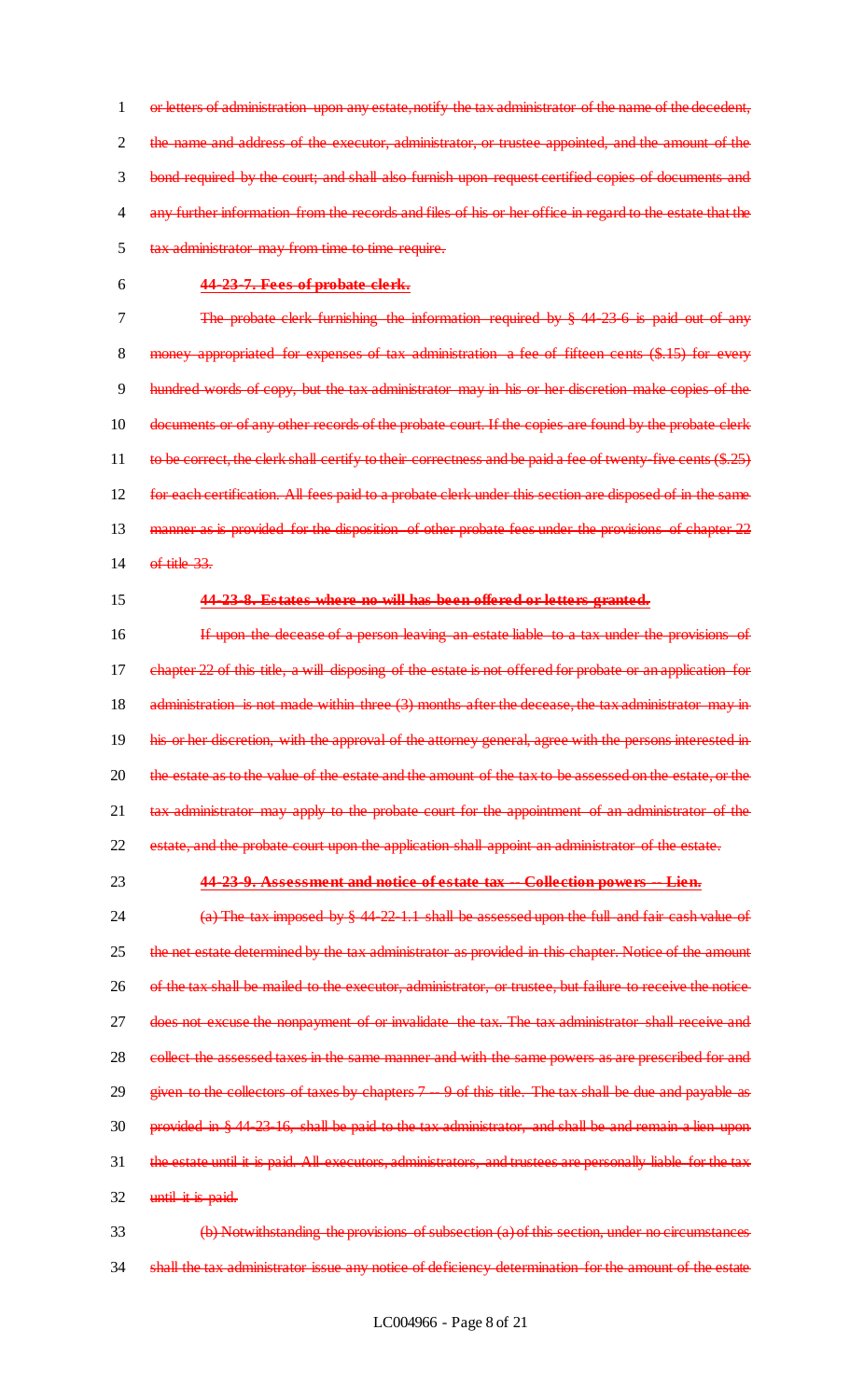tax due more than ten (10) years after the return was filed or should have been filed, nor shall the tax administrator commence any collection action for any estate tax due and payable unless the collection action is commenced within ten (10) years after the date a notice of deficiency 4 determination became a final collectible assessment. "Collection action" refers to any activity undertaken by the division of taxation to collect on any state tax liabilities that are final, due, and payable under Rhode Island law. "Collection action" may include, but is not limited to, any civil action involving a liability owed under chapters 22 and 23 of title 44.

8 (c) The ten-year (10) limitation shall not apply to the renewal or continuation of the state's 9 attempt to collect a liability that became final, due, and payable within the ten-year (10) limitation 10 periods set forth in this section.

#### 11 **44-23-9.1. Hearing by tax administrator on application.**

12 **An executor, administrator, trustee, legatee or other person aggrieved by a final assessment** 13 of the tax administrator as to the amount of the tax imposed by chapter 22 of this title on any estate 14 or any part of the estate shall notify the tax administrator, in writing, within thirty (30) days from 15 the date of mailing by the tax administrator of the notice of the final assessment or date tax is due, 16 whichever is later, and shall request a hearing relative to the tax; and the tax administrator shall, as 17 soon as practicable, fix a time and place for the hearing and shall, after the hearing, determine the 18 correct amount of the tax, interest, and penalties.

- 
- 

#### 19 **44-23-10. Deposit with tax administrator to cover taxes.**

20 An executor, administrator, or trustee may deposit with the tax administrator a sum of 21 money sufficient in the opinion of the tax administrator to pay all taxes, which may become due 22 under the provisions of chapter 22 of this title. When the taxes have been determined, the general 23 treasurer shall, upon certification by the tax administrator and with the approval of the controller, 24 repay to the executor, administrator, or trustee the difference between the determined taxes and the 25 amount deposited, or the tax administrator shall collect any deficiency in the tax. The lien upon the 26 estate imposed under § 44-23-9 is discharged by the acceptance of the deposit.

27 **44-23-11. Tentative assessment.**

28 At the request of an executor, administrator, or trustee the tax administrator may make a 29 tentative assessment of taxes under the provisions of §§ 44-22-1 and 44-22-1.1, whichever section 30 is in effect at the time, to prevent interest charges on the amount of the tentative assessment, and 31 shall accept payment of that sum, and when the taxes have been finally determined, the general 32 treasurer shall, upon certification by the tax administrator and with the approval of the controller, 33 repay to the executor, administrator, or trustee the difference between the taxes so determined and 34 the amount of the tentative assessment, or the tax administrator shall collect any deficiency in the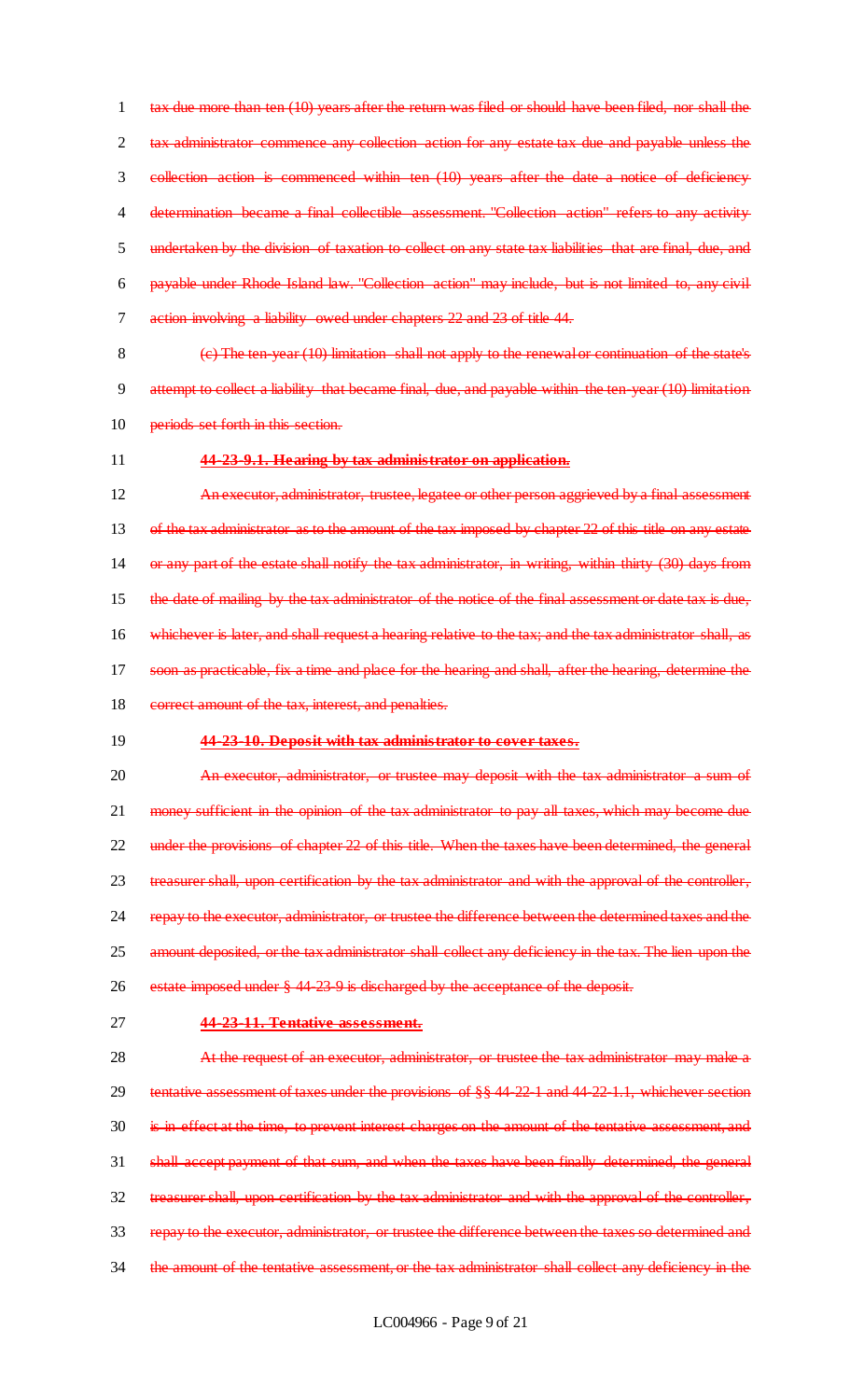- 1 taxes together with interest on the deficiency, if any is due.
- 

#### 2 **44-23-12. Recording of lien against real estate -- Discharge.**

3 Whenever a statement is filed with the tax administrator showing the ownership of real 4 property, the tax administrator shall notify the recorder of deeds or the clerk of the city or town, as 5 the case may be, in which the real property is located, and the recorder of deeds shall note in the 6 land records of his or her office the decedent's name, and the fact that all real property belonging 7 to the decedent is impressed with a lien under the provisions of this chapter. Upon the discharge of 8 the lien, the tax administrator shall send the recorder of deeds a further notice showing the discharge 9 and the manner of the discharge. The recorder of deeds is paid out of any money appropriated for 10 expenses of tax administration, a fee of one dollar and fifty cents (\$1.50) for a completed entry.

# 11 **44-23-13. Assessment and notice of transfer tax -- Collection powers -- Lien on**

#### 12 **property.**

13 (a) All taxes imposed by § 44-22-1.1 shall be assessed by the tax administrator upon the 14 full and fair cash value of the property transferred at the rates described in chapter 22 of this title 15 and only upon the amount in excess of the exemptions or deductions specified in that chapter, to 16 be paid to the tax administrator, and all executors, administrators, or trustees are personally liable 17 for any and all taxes until they are paid. Notice of the amount of the taxes shall be mailed to the 18 executor, administrator or trustee liable for the taxes, and upon request made to the tax 19 administrator to any other person by whom the taxes are payable, but failure to receive the notice 20 does not excuse the nonpayment of or invalidate the taxes. Unless appeal is taken from the 21 assessment, as provided in this chapter, the amount of assessed taxes is final.

22 (b) The tax administrator shall receive and collect the assessed taxes in the manner and 23 with the powers prescribed and given to the collectors of taxes by chapters 7 -- 9 of this title. 24 Payment of the certified amount is a discharge of the tax.

25 (c) The taxes are and remain a lien upon the property transferred, and upon all property 26 acquired by the executor, administrator or trustee in substitution for the property while that property 27 remains in his or her hands until the taxes are paid, but the lien does not affect any tangible personal 28 property or intangible personal property after it has passed to a bona fide purchaser for value. 29 Nothing contained in this section gives the owner of any securities specified in § 44-23-34 the right 30 to have the securities transferred to the owner by the corporation, association, company or trust 31 issuing the securities, until the permit required by § 44-23-34 has been filed as provided in § 44- 32 23-34.

#### 33 **44-23-14. Discharge of lien on real estate -- Liability of heir or devisee.**

34 The lien imposed under § 44-23-13 upon any real estate or separate parcel of real estate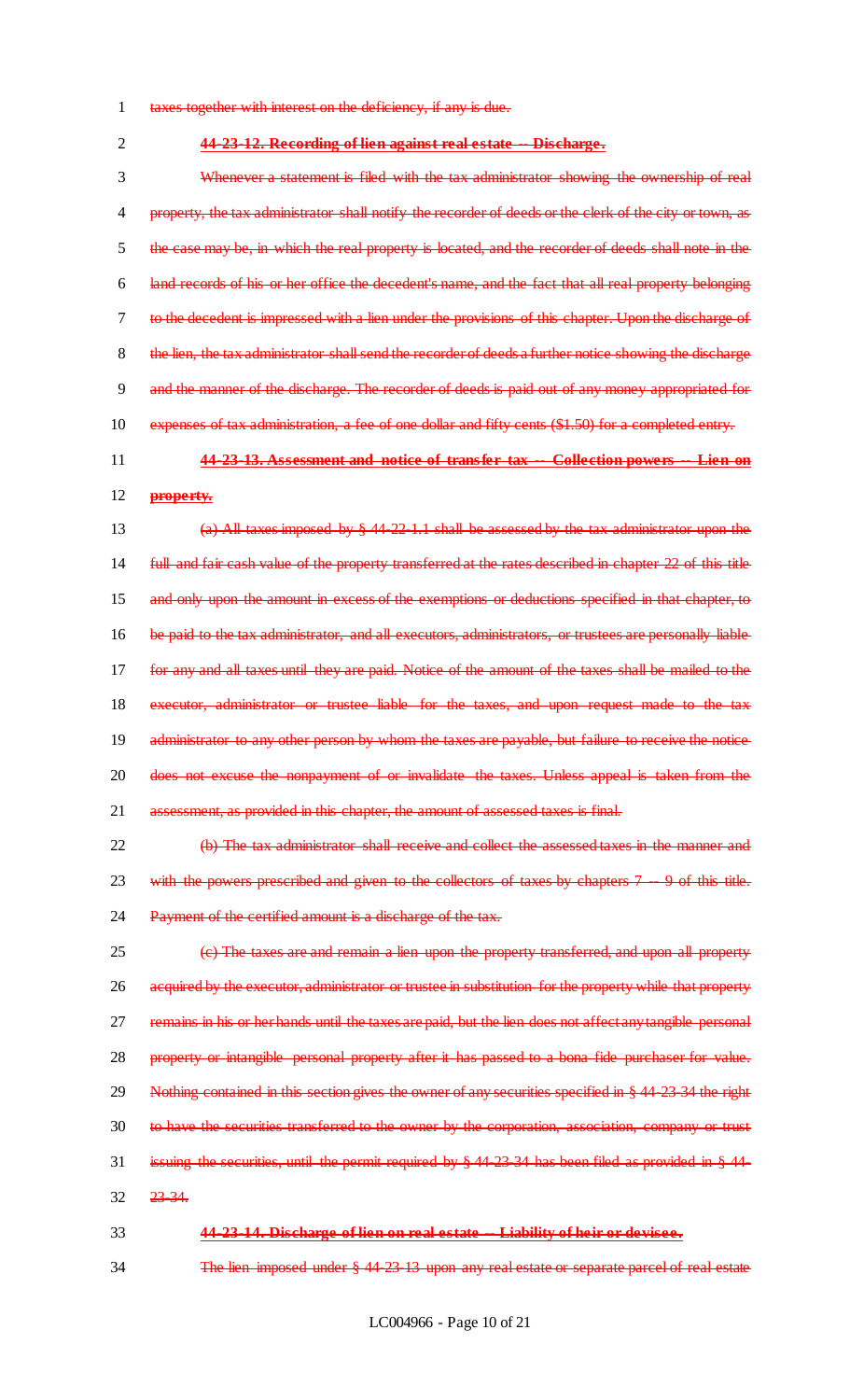may be discharged by the payment of all taxes due and to become due upon the real estate or 2 separate parcel, or by an order of the tax administrator transferring the lien to other real estate owned by the person to whom the real estate or separate parcel of the real estate passes, or by the acceptance of the surety for the payment of taxes which the tax administrator may approve. The heir, devisee, or other donee is personally liable for the tax on the real estate, as well as the executor, administrator, or trustee; and if the executor, administrator, or trustee pays the tax he or she shall, unless the tax is made an expense of administration by the will or other instrument of the decedent, 8 have the right to recover the tax from the heir, devisee, or other donee of the real estate.

#### 9 **44-23-15. Taxes as debt to state.**

10 The taxes imposed under the provisions of chapter 22 of this title, together with all 11 penalties, charges and interest shall also become, from the time the taxes are due and payable, a 12 debt to the state of Rhode Island from the person or corporation liable for the payment of the taxes. 13 **44-23-16. Time taxes due -- Interest and additions to tax on delinquent payments.** 14 **All taxes imposed by chapter 22 of this title, unless provided, are due and payable nine (9)** 15 months after the date of death of the decedent. If the taxes are not paid within nine (9) months from 16 the date of death, interest shall be charged and collected at the annual rate provided by § 44-1-7 17 from the time the tax is due, determined without regard to any extension of time for payment. In 18 addition, if the taxes are not paid when due (determined with regard to any extension of time for 19 payment), there is added to the amount of tax due five-tenths percent  $(0.5%)$  of the tax per month 20 to a maximum of twenty-five percent (25%) unless it is shown that the failure to pay is due to 21 reasonable cause and not due to willful neglect.

#### 22 **44-23-16.1. Interest on overpayments.**

**If it is determined that any overpayment has been made with respect to taxes imposed by** 24 chapter 22 of this title, the amount of the overpayment bears interest at the annual rate established by  $\frac{8}{3}$  44-1-7.1. The acceptance of the check shall be without prejudice to any right of the taxpayer to claim any additional overpayment and interest.

#### 27 **44-23-17. Suspension of tax payment pending claim against estate.**

28 Whenever it is necessary in the settlement of any estate to retain property or funds for the 29 purpose of paying the claim of any creditor, the amount or validity of which is contested and is not 30 determined, the payment of the whole or a proportionate part of the tax may be suspended, by and 31 with the approval of the tax administrator, to await the disposition of the claim.

#### 32 **44-23-18. Extension of time for payment of additional estate tax.**

- 33 Whenever the tax administrator finds that the payment of the tax imposed by § 44-22-1.1
- 34 causes undue hardship, the tax administrator may, in his or her discretion, with the approval of the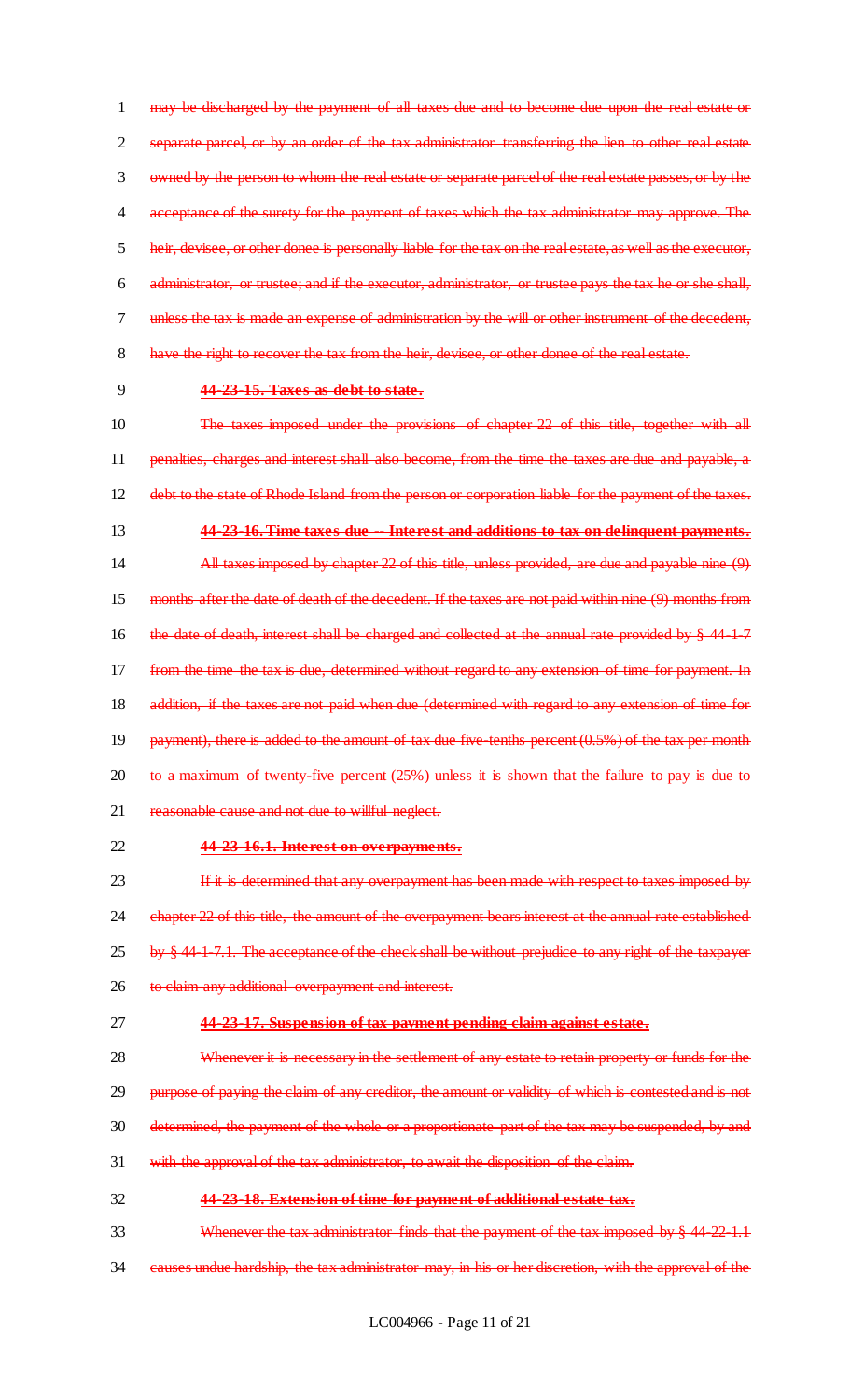- 1 attorney general and by agreement with the executor, administrator, or trustee, extend the time for 2 payment of the whole or any part of the tax for a period not to exceed four (4) years from the date 3 the tax is due and payable, and may provide for payment in installments. In that case the amount in 4 respect of which the extension is granted shall be paid with or without interest, on or before the 5 date of the expiration of the period of the extension.
- 

6 **44-23-19 -- 44-23-22. Repealed.**

- 7
- 

#### 8 **44-23-23. Sale of property to pay tax.**

9 Every executor, administrator, or trustee has full power to sell, upon application to the 10 probate court, so much of the property of the decedent as will enable him or her to pay any tax 11 imposed by chapter 22 of this title in the manner he or she might be entitled by law to do for the

- 12 payment of the debts of the testator or intestate.
- 

### 13 **44-23-24. Refusal to furnish information or obey subpoena.**

14 If any executor, administrator, heir at law, or trustee, probate clerk or other person neglects 15 or refuses to file any statement as required by the provisions of this chapter, or to furnish any other 16 information required by this chapter, or neglects or refuses to comply with any subpoena issued 17 under the authority of § 44-23-5, the tax administrator may apply to the sixth (6th) division of the 18 district court, upon proof by affidavit of the neglect or refusal, for an order returnable in not less 19 than two (2) nor more than five (5) days, directing the person charged in the affidavit with the 20 neglect or refusal to show cause before the judge who made the order, or any other judge of the 21 court, why the person should not be adjudged in contempt. Upon the return of the order, the judge 22 before whom the matter is brought for a hearing shall examine the person under oath, and the person 23 shall be given an opportunity to be heard. If the judge determines that the person has without 24 reasonable cause been guilty of the neglect or refusal complained of, the judge may immediately 25 commit the offender to the adult correctional institutions, to remain there until the offender submits 26 to file the statement required or to furnish the information required, or to obey the subpoena, as the 27 case may be, or is discharged according to law, or the judge may make any other order in the 28 premises that the circumstances of the case may seem to the judge to require, and may from time 29 to time alter, amend or suspend any order entered by the judge under this section. Notwithstanding 30 anything contained in this section or in § 44-23-5, whenever any executor, administrator, heir-at-31 law, trustee, or other person liable for any tax imposed under the provisions of chapter 22 of this 32 title, refuses or neglects to furnish any information which in the opinion of the tax administrator is 33 necessary for the proper computation of the taxes payable under that chapter, after having been 34 requested so to do, the tax administrator may in his or her discretion assess and collect the taxes at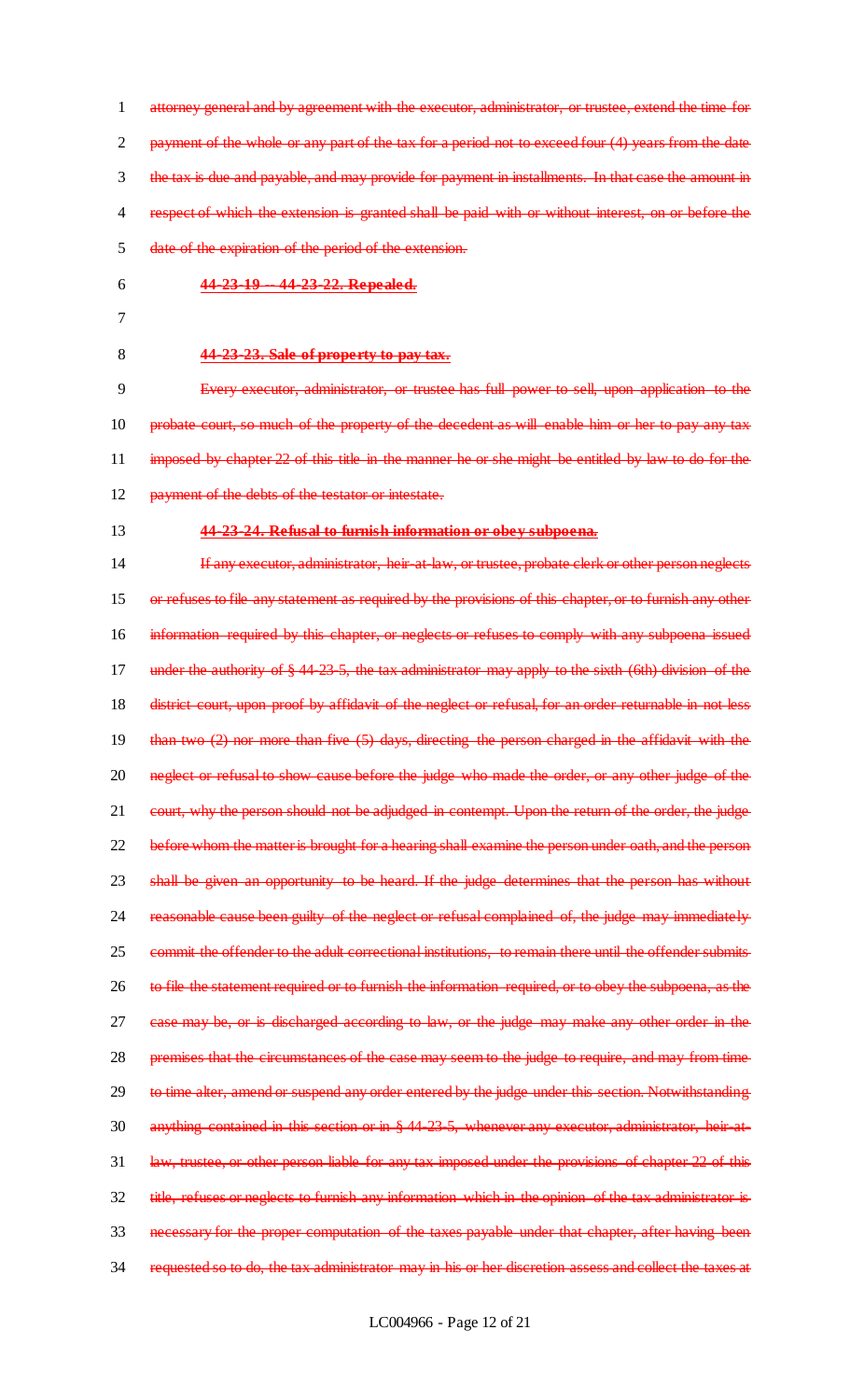1 the highest rate at which they could in any event be computed. A party aggrieved by an order of 2 the court may appeal the order to the supreme court in accordance with the procedures contained 3 in the rules of appellate procedure of the supreme court.

#### 4 **44-23-25. Settlement of taxes due.**

 The tax administrator, with the approval of the attorney general, may effect a settlement of the amount of any taxes imposed by chapter 22 of this title as they deem to be for the best interests 7 of the state, and the payment of amount agreed upon is a full satisfaction of the taxes; provided, that the settlement and assessment are made only with the consent of the executor of the will or the trustee under the other instrument, or, in the case of a transfer by will of real estate, of the persons entitled to the real estate, or, if the real estate passes to a trustee for those persons, then of the 11 trustee. The settlement, in accordance with the provisions of this section, of a tax upon any transfer of property subject to a power of appointment, if the agreement of settlement provides, precludes 13 the assessment under this chapter or under any act hereafter passed of any further tax, with respect 14 to the right to transfer, upon or with respect to the transfer of any property at the time subject to the power, as a part of the estate of the donee of the power. The agreement is binding upon all persons 16 taking property subject to the tax, except for fraud or manifest error; and executors and trustees are expressly authorized to enter into an agreement unless a contrary intention appears in the instrument

18 <del>defining their powers.</del>

#### 19 **44-23-26. Adjustment of clerical or palpable errors.**

20 Whenever a clerical or palpable error or mistake has been made in any statement filed with 21 the tax administrator under the provisions of this chapter concerning any matter of information, or 22 in entering amounts or figures, the tax administrator may assess an additional tax and receive and 23 collect the tax. In the event that the error or mistake has resulted in an over assessment, and in case 24 the tax has already been paid to the tax administrator the general treasurer shall, upon certification 25 by the tax administrator and with the approval of the controller, refund any overpayment to the 26 executor, administrator, heir-at-law, or trustee, or to the person by whom the tax was paid, without 27 any further act or resolution making appropriation for the refund; provided, that not more than four 28 (4) years have elapsed from the payment of the tax.

#### 29 **44-23-27. Conflict of laws as to domicile -- Definition of terms.**

30 When used in §§ 44-23-27 -- 44-23-32 the following terms have the following meanings:

31 (1) "Death tax" means any tax levied by a state on account of the transfer or shifting of 32 economic benefits in property at death, or in contemplation of death, or intended to take effect in 33 possession or enjoyment at or after death, whether denominated an "inheritance tax," "transfer tax,"

34 "succession tax," "estate tax," "death duty," "death dues," or otherwise;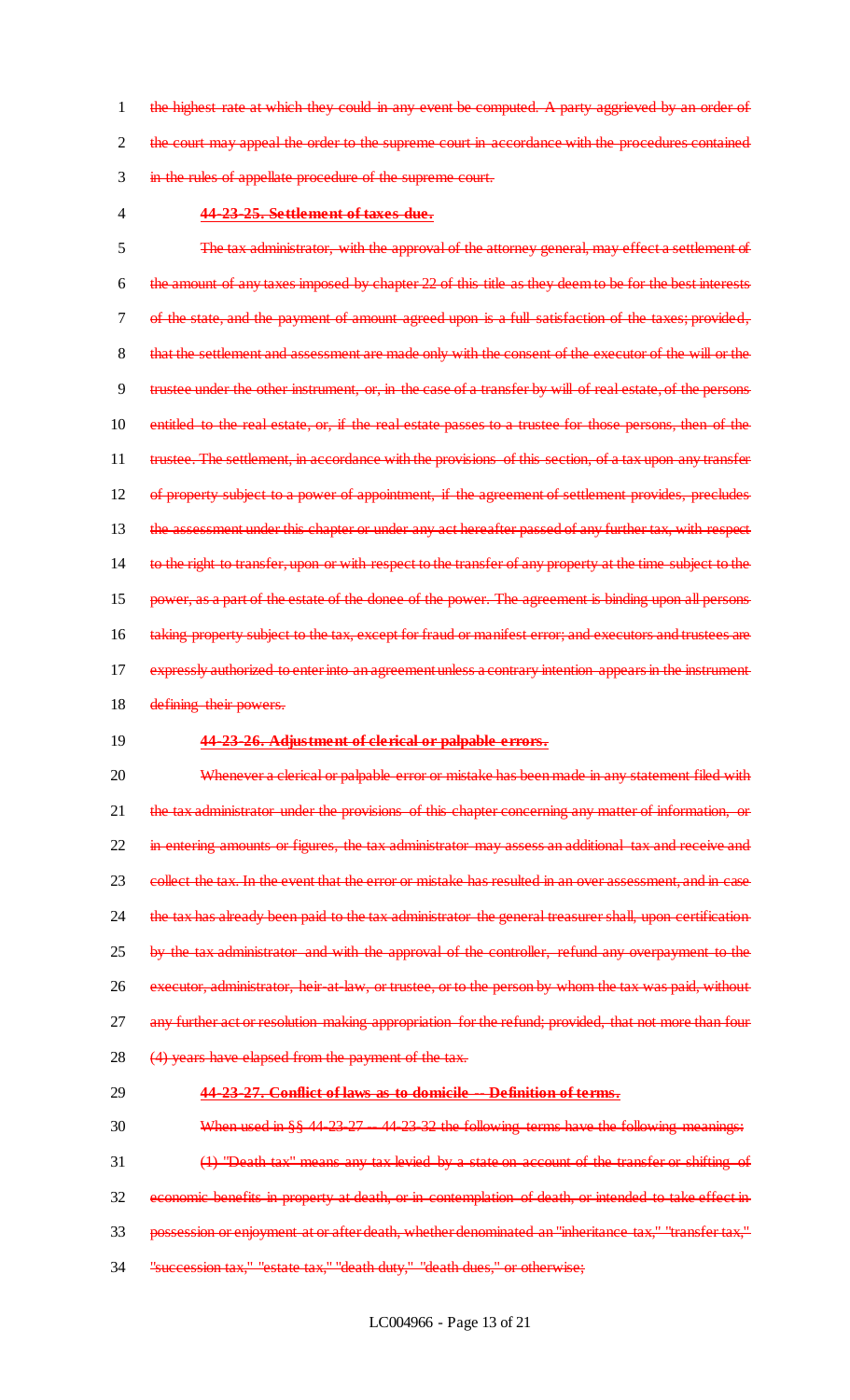- 1 (2) "Executor" means any executor of the will or administrator of the estate of a decedent, 2 except an ancillary administrator;
- 3 (3) "Interested person" means any person who may be entitled to receive or who has 4 received any property or interest which may be required to be considered in computing the death 5 tax of any state involved;
- 6 (4) "Taxing official" means the tax administrator in this state, and in any other reciprocal 7 state the officer or body designated in the statute of the state substantially similar to §§ 44-23-27 8  $-44-23-32.$
- 

### 9 **44-23-28. Election to invoke remedy as to conflict of laws.**

10 (a) In any case in which this state and one or more other states each claim that it was the 11 domicile of a decedent at the time of his or her death, and no judicial determination of domicile for 12 death tax purposes has been made in any of those states, any executor or the taxing official of any 13 of those states, may elect to invoke the provisions of §§ 44-23-27 -- 44-23-32. The election is 14 evidenced by sending a notice by registered or certified mail, receipt requested, to the taxing 15 officials of each of those states and to each executor, ancillary administrator and interested person. 16 (b) Any executor may reject the election by sending a notice by registered or certified mail, 17 receipt requested, to the taxing officials involved and to all other executors within forty (40) days 18 after the receipt of the notice of election. If the election is rejected, no further proceedings shall be 19 had under §§ 44-23-27 -- 44-23-32. If the election is not rejected, the dispute as to the death taxes 20 shall be determined solely as provided in this chapter, and no other proceedings to determine or 21 assess the death taxes shall be instituted in the courts of this state or otherwise.

# 22 **44-23-29. Agreement as to amount due when domicile is in question -- Adjustment for**

23 **credits against federal tax.**

24 In any case in which an election is made as provided in § 44-23-28 and not rejected, the 25 tax administrator may enter into a written agreement with the other taxing officials involved and 26 with the executors, to accept a certain sum in full payment of any death tax, together with interest 27 and penalties, that may be due this state; provided, that the agreement also fixes the amount to be 28 paid the other state or states. If an agreement cannot be reached and the arbitration proceeding 29 specified in § 44-23-30 is commenced, and thereafter an agreement is arrived at, a written 30 agreement may be entered into at any time before the proceeding is concluded notwithstanding the 31 commencement of the proceeding. Upon the filing of the agreement or duplicate of it with the 32 authority which would have jurisdiction to assess the death tax of this state if the decedent died 33 domiciled in this state, an assessment shall be made as provided in the agreement. The assessment, 34 except as hereinafter provided, shall finally and conclusively fix and determine the amount of death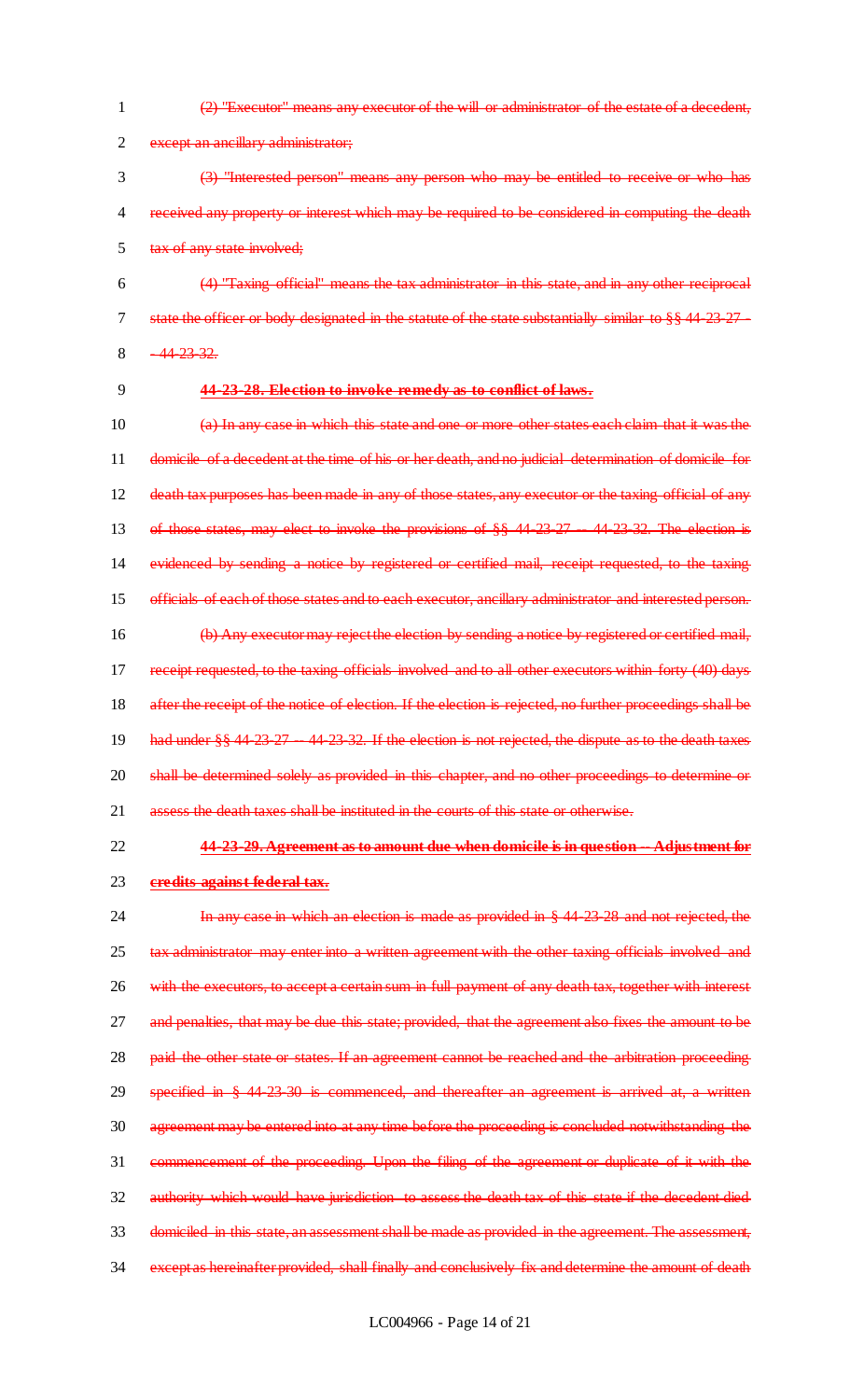1 tax due this state. In the event that the aggregate amount payable under the agreement to the states 2 involved is less than the maximum credit allowable to the estate against the United States estate tax 3 imposed with respect to the tax, the executor shall also immediately pay to the taxing administrator 4 that percentage of the difference between the aggregate amount and the amount of the credit, which 5 the amount payable to the taxing administrator under the agreement bears to the aggregate amount.

#### 6 **44-23-30. Interstate arbitration as to domicile.**

7 If in any case it appears that an agreement cannot be reached as provided in § 44-23-29, or 8 if one year has elapsed from the date of the election without an agreement having been reached, the 9 domicile of the decedent at the time of his or her death shall be determined solely for death tax 10 purposes as follows:

11 (1) Where only this state and one other state are involved, the taxing administrator and the 12 taxing official of the other state shall each appoint a member of a board of arbitration, and the 13 appointed members shall select the third member of the board. If this state and more than one other 14 state are involved, the taxing officials of the states shall agree upon the authorities charged with the 15 duty of administering death tax laws in three (3) states not involved, each of which authorities shall 16 appoint a member of the board. The members of the board shall elect one of their number as 17 chairperson.

18 (2) The board shall hold hearings at those places as are deemed necessary, upon reasonable 19 notice to the executors, ancillary administrators, all other interested persons, and the taxing officials 20 of the states involved, all of whom are entitled to be heard.

 (3) The board has the power to administer oaths, take testimony, subpoena and require the attendance of witnesses and the production of books, papers and documents and issue commissions to take testimony. Subpoenas may be issued by any member of the board. Failure to obey a 24 subpoena may be punished by a judge or justice of any court of record in the same manner as if the subpoena had been issued by the judge or justice or by the court in which the judge or justice 26 functions.

27 (4) The board shall apply, whenever practicable, the rules of evidence which prevail in 28 federal courts under the federal rules of civil procedure at the time of hearing.

 (5) The board shall, by majority vote, determine the domicile of the decedent at the time of his or her death. The determination is final and conclusive, and binds this state and all its judicial 31 and administrative officials on all questions concerning the domicile of the decedent for death tax purposes.

33 (6) The reasonable compensation and expenses of the members of the board and employees 34 of the board shall be agreed upon among the members, the taxing officials of the states involved,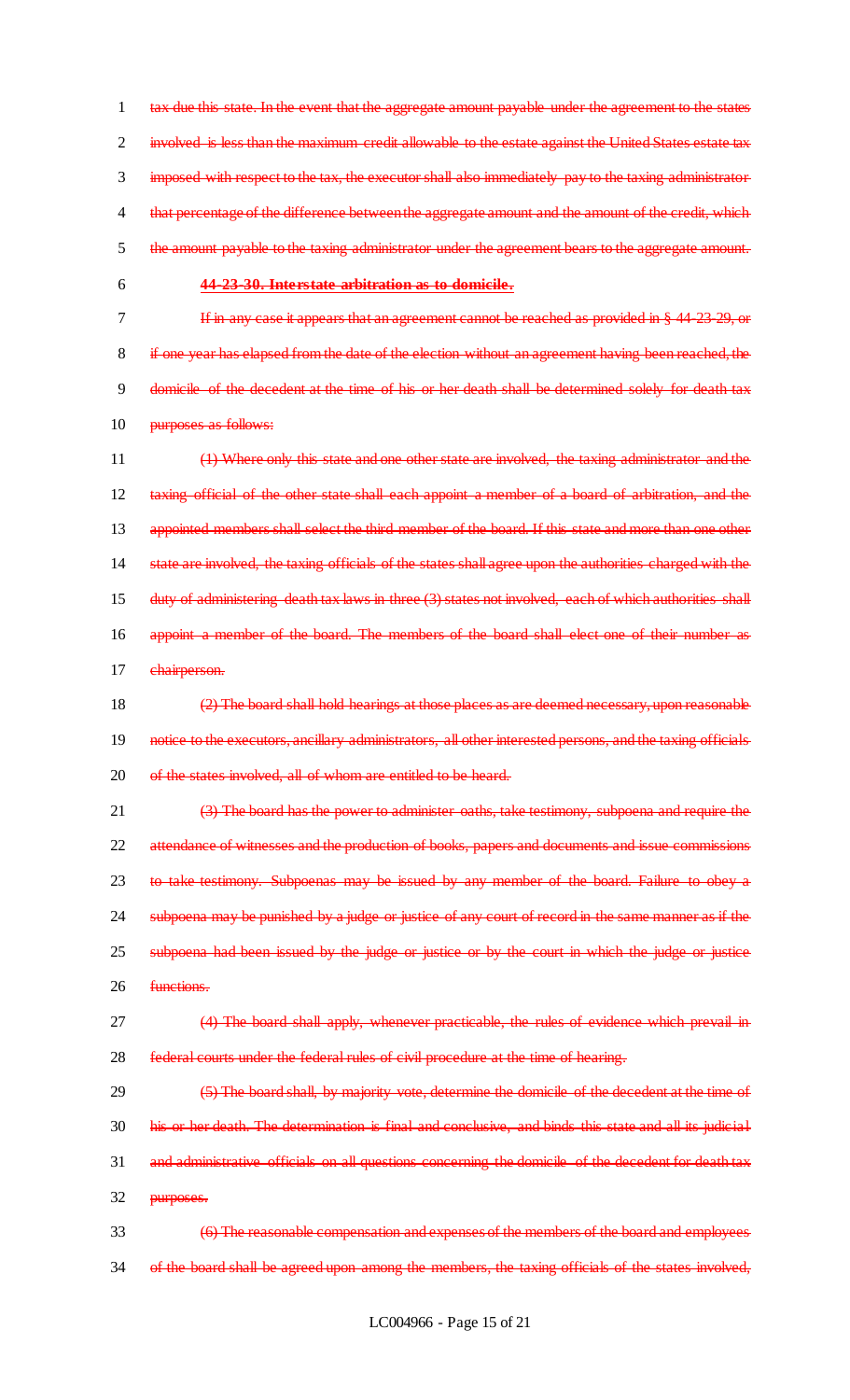shall be determined by the appropriate probate court of the state determined to be the domicile. The amount is borne by the estate and is deemed an administration expense. (7) The determination of the board and the record of its proceedings shall be filed with the authority having jurisdiction to assess the death tax in the state determined to be the domicile of the decedent and with the authorities which would have had jurisdiction to assess the death tax in each of the other states involved if the decedent had been found to be domiciled in that state. **44-23-31. Interest on tax pending arbitration of domicile.** In any case where it is determined by the board of arbitration referred to in § 44-23-30 that 10 the decedent died domiciled in this state, penalties and interest for nonpayment of the tax, between the date of the election and the final determination of the board, shall not exceed, in the aggregate, four percent (4%) of the amount of the taxes per annum. **44-23-32. Reciprocal laws required.** 14 The provisions of §§ 44-23-27 -- 44-23-31 apply only to cases in which each of the states

and the executors. In the event an agreement cannot be reached, the compensation and expenses

involved has in effect a law substantially similar to those sections.

#### **44-23-33. Appeals.**

 Appeals from administrative orders or decisions made pursuant to any provisions of this 18 chapter are to the sixth (6th) division district court pursuant to chapter 8 of title 8. The taxpayer's right to appeal under this section is expressly made conditional upon prepayment of all taxes, 20 interest, and penalties unless the taxpayer moves for and is granted an exemption from the 21 prepayment requirements pursuant to § 8-8-26.

#### **44-23-34. Permit required for transfer of securities of resident decedent.**

 No banking association organized under the laws of the United States and located within this state, no corporation incorporated within this state, and no incorporated association or joint 25 stock company or business trust having certificates representing shares of stock and carrying on business in this state, shall record a transfer of its stock made by any executor, administrator, or 27 trustee of a resident decedent or issue a new certificate for any share of its stock at the instance of 28 the executor, administrator, or trustee, until a permit authorizing the transfer is issued by the tax 29 administrator and filed with the corporation, association, company or trust. Any corporation, association, company, or trust making a transfer before a permit authorizing the transfer is issued is liable for the amount of any tax which may be assessed on account of the bequest or gift of the stock, bond or other evidence of indebtedness, together with its interest, to be collected in an action brought in the name of the tax administrator.

**44-23-35. Statement required as to delivery of decedent's property to other than**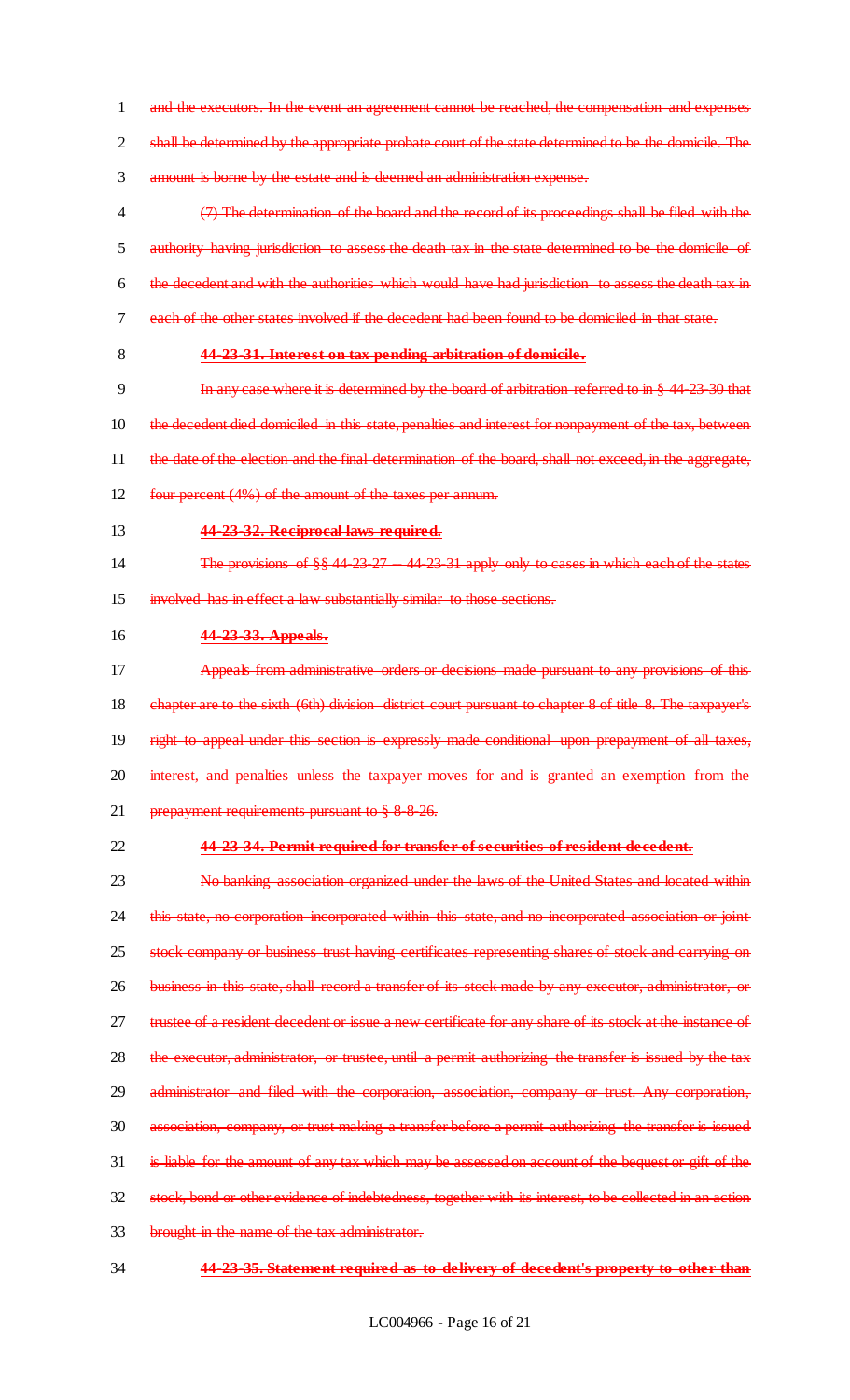#### 1 **administrator.**

 No person having in possession or under control of property forming a part of the estate of a resident decedent, as provided in this chapter, may deliver or transfer the property to any person 4 other than the executor, administrator, or trustee of the decedent unless the person making delivery or transfer of the property immediately furnishes the tax administrator with a statement under oath describing the property delivered or transferred together with the name of the person to whom the property is delivered or transferred; provided, that any insurance company engaging in the business 8 of writing contracts of insurance in the state notifies the tax administrator of the amount of any payment or payments made, or to be made to any person or persons under any insurance contract, as a result of the death of a Rhode Island resident, whenever the total amount of payment or 11 payments made or to be made to the person or persons exceeds fifty thousand dollars (\$50,000); and provided, that banks and other institutions having deposits standing in the joint names of two (2) or more persons, or standing in the joint names of two (2) or more persons and payable to either or the survivor or survivors, are not required to furnish the statement with respect to deposits of one thousand dollars (\$1,000) or less. In the case of deposits of over one thousand dollars (\$1,000), 16 the bank or other institution, having knowledge of the decease of one of the persons in whose names the deposit stands, or upon request of the tax administrator, shall, in lieu of the statement furnish a 18 certificate showing the amount of each deposit together with the names of the persons in whose names the deposit stands. Any person who makes delivery or transfer without furnishing a 20 statement is liable for the amount of any tax which may be assessed on account of the transfer of 21 the property, together with its interest, to be collected in an action brought in the name of the tax administrator.

#### 23 **44-23-36. Payment of tax as prerequisite for allowance of final account.**

24 The final account of an executor, administrator, or trustee shall not be allowed by the court 25 having jurisdiction of the estate unless the account shows, and the court finds, that all taxes imposed 26 under the provisions of chapter 22 of this title upon any property or interest in property belonging 27 to the estate to be settled by the account and then payable have been paid, that the payment of the 28 taxes has been extended, or that the property or any interest in property is not liable for any tax 29 imposed under chapter 22 of this title. The receipt of the tax administrator for the amount of the tax 30 is conclusive as to the payment of the tax to the extent of the receipt, and the certification of the tax 31 administrator that an estate, property, or interest is not liable for any tax imposed by chapter 22 of 32 this title is conclusive of that fact.

- 33 **44-23-37. Applicability of enforcement provisions.**
- 34 Sections 44-23-1 -- 44-23-8, 44-23-17, 44-23-23, 44-23-24, and 44-23-33 -- 44-23-36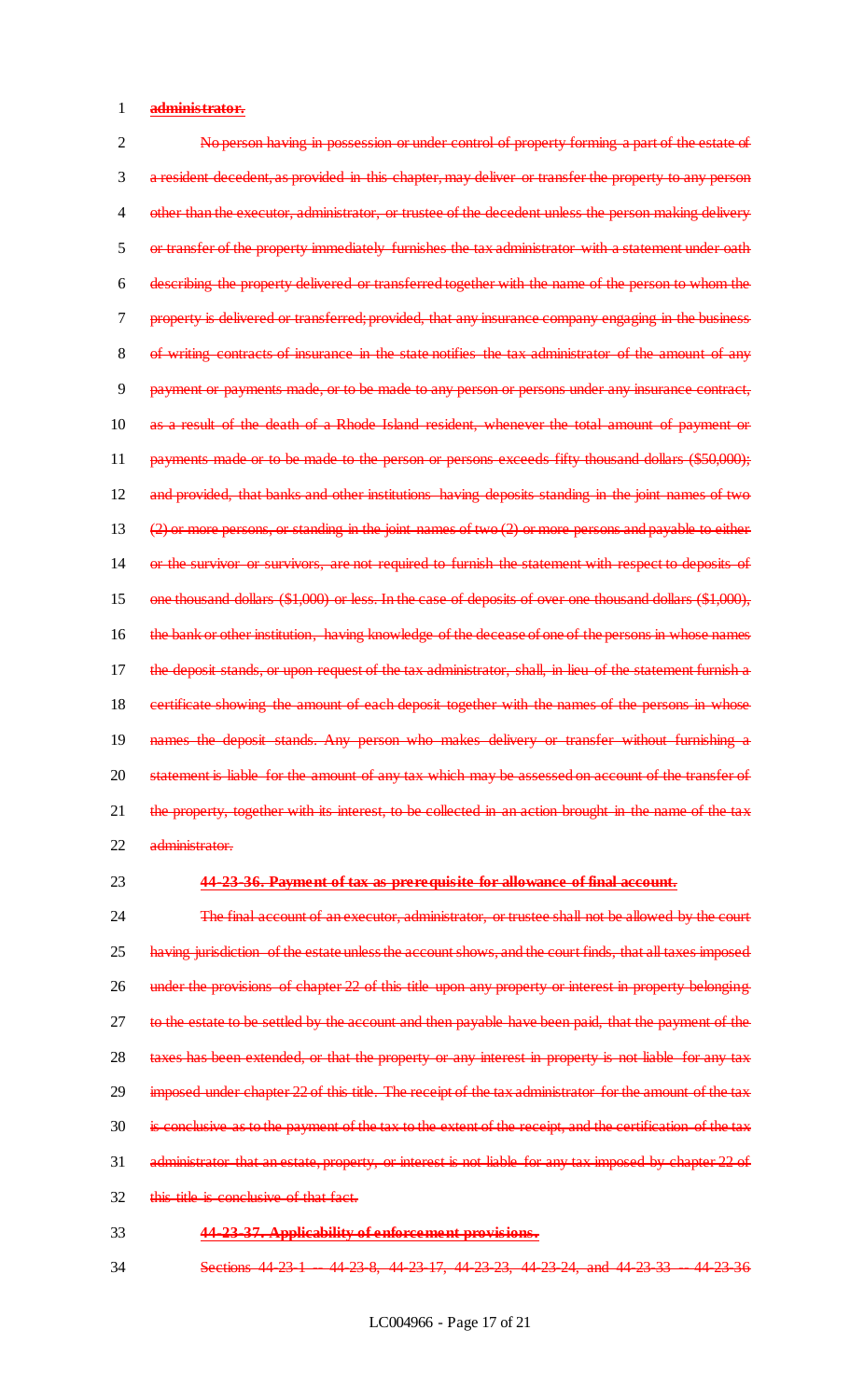1 apply to the tax imposed under the provisions of  $\S 44-22-1$  or  $44-22-1.1$ , whichever is in effect at

2 the time.

#### 3 **44-23-38. Termination of lien.**

 Any other provision of this or chapter 22 of this title to the contrary notwithstanding, a lien created by those chapters ceases to be a lien upon or enforceable against real estate upon the expiration of a period of ten (10) years from and after the death of the person whose act, failure to act, or death gave rise to the lien, regardless of the date of death.

### 8 **44-23-39. Proof of payment of domiciliary tax by administrator of nonresident.**

9 At any time before the expiration of eighteen (18) months after the appointment in any 10 probate court of this state of an executor of the will, or administrator of the estate of, any 11 nonresident decedent, the executor or administrator shall file with the probate court proof that all 12 death taxes, together with interest, or penalties attached to or in connection with the death taxes, 13 which are due to the state of domicile of the decedent, or to any of its political subdivisions, have 14 been paid or secured, or that no taxes, interest, or penalties are due, as the case may be; provided, 15 that the filing of the proof is not required if it appears that letters testamentary have been issued in 16 the state of domicile. The proof may be in the form of a certificate issued by the official or body 17 charged with the administration of the death tax laws of the state of domicile.

#### 18 **44-23-40. Information furnished to foreign tax officials.**

19 If the proof is not filed with a probate court in this state as provided by § 44-23-39, the 20 clerk of the probate court shall immediately notify by mail the official or body of the state of 21 domicile charged with the administration of the death tax laws of that state with respect to the 22 estate, and shall present in the notification, so far as is known to the clerk: (1) the name, date of 23 death and last domicile of the decedent; (2) the name and address of the executor or administrator; 24 (3) a summary of the values of the real estate, tangible personalty, and intangible personalty, 25 wherever situated, belonging to the decedent at the time of his or her death; and (4) the fact that the 26 executor or administrator has not previously filed the proof required by § 44-23-39. The clerk shall 27 also attach to the notification a copy of the will of the decedent, if the decedent died testate, or if 28 the decedent died intestate, a list of his or her heirs and next of kin, so far as is known to the clerk. 29 For each copy of the notice, the probate clerk furnishing the information shall be paid out of any 30 money appropriated for expenses of tax administration the fees provided in § 44-23-7.

#### 31 **44-23-41. Accounting on petition by foreign tax official.**

32 Within sixty (60) days after the mailing of the notice, the official or body charged with the 33 administration of the death tax laws of the state of domicile may file with the probate court in this 34 state a petition for an accounting in the estate. The official or body of the state of domicile is, for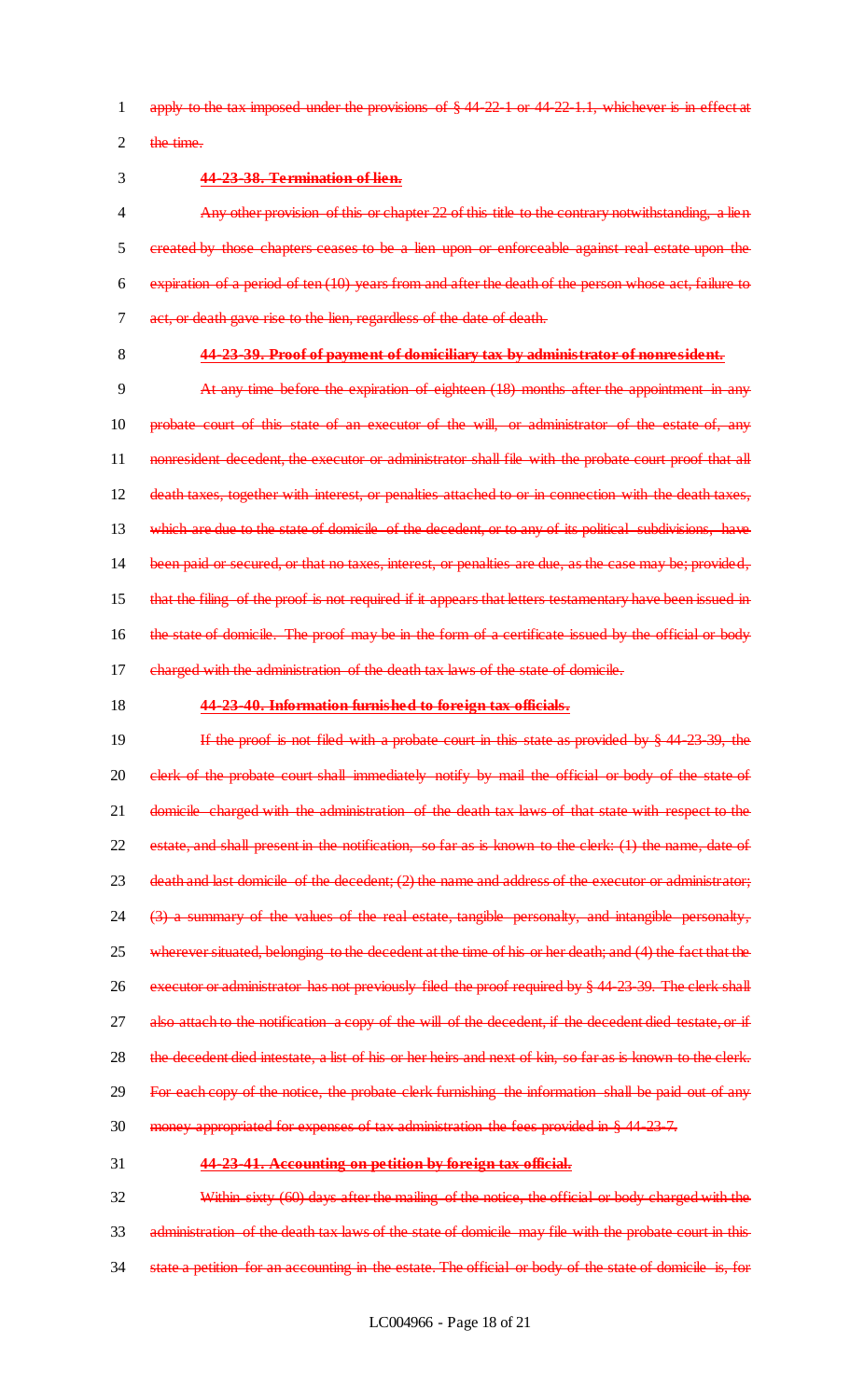the purposes of this chapter, a party in interest for the purpose of petitioning the probate court for the accounting. If the petition is filed within the period of sixty (60) days, the probate court shall decree the accounting, and upon the accounting being filed and approved shall decree the remission to the fiduciary appointed by the probate court of the state of domicile of the balance of the intangible personal property after the payment of creditors and expenses of administration in this 6 state.

### 7 **44-23-42. Noncompliance by administrator of nonresident -- "State" defined.**

8 Failure to comply with any of the provisions of §§ 44-23-39 -- 44-23-41 bars any executor 9 or administrator from the right to a final accounting or discharge in any probate court in this state. 10 The word "state" for the purposes of §§ 44-23-39 -- 44-23-41 includes any territory of the United 11 States, the District of Columbia, and any foreign country.

# 12 **44-23-43. Reciprocal laws required -- Liberal construction -- Remission of intangible**

13 **property.**

14 The provisions of §§ 44-23-39 44-23-42 apply to the estate of a nonresident decedent 15 whenever the laws of the state of domicile of the decedents contain a provision, of any nature or 16 however expressed, where this state is given reasonable assurance of the collection of its death 17 taxes, interest and penalties, from the estates of decedents dying domiciled in this state but whose 18 estates are being administered by a court having probate jurisdiction in the other state; or whenever 19 the state of domicile does not grant letters testamentary or of administration in nonresident estates 20 until after the letters have been issued by the state of domicile. The provisions are liberally 21 construed in order to ensure that the state of domicile of any decedent receives any death taxes, 22 which may be due it, together with interest and penalties. Nothing in those sections shall be 23 construed to prevent a probate court from ordering the remission of any intangible personal 24 property belonging to a nonresident decedent whose estate is being administered in this state, and

25 the probate court is authorized to order the remission whenever good cause is shown.

#### 26 **44-23-44. Exercise of statutory power.**

27 Whenever in this chapter or chapter 22 of this title any reference is made to any power or 28 duty of the tax administrator, the reference shall be construed to mean that the power or duty is 29 exercised by the tax administrator or by his or her authorized agent, under the supervision and 30 direction of the director of revenue. Whenever in this chapter or chapter 22 of this title any reference 31 is made to any power or duty of the controller, the reference shall be construed to mean that the 32 power or duty is exercised by the controller or by his or her authorized agent, under the supervision 33 and direction of the director of revenue.

#### 34 **44-23-45. Liberal construction -- Incidental powers.**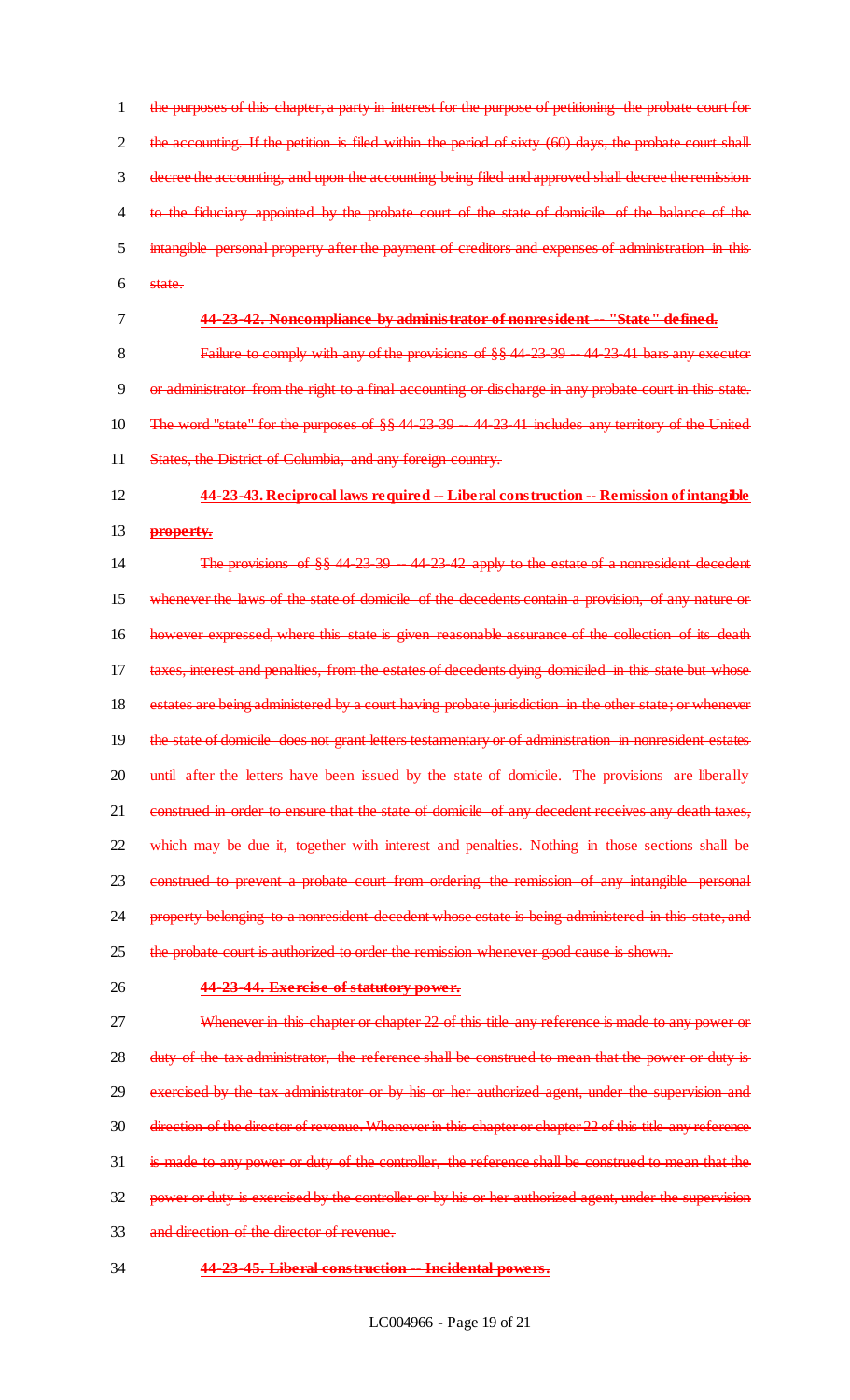- 1 The provisions of this chapter and chapter 22 of this title shall be interpreted and construed 2 liberally in order to accomplish the purpose of those chapters, and the tax administrator has, in 3 addition to the powers in those chapters specified, mentioned and indicated, all additional implied 4 and incidental powers which may be proper and necessary to effect and carry out, perform and
- 5 execute all the powers specified, mentioned and indicated in those chapters.
- 6 **44-23-46. Severability.**
- 7 If any clause, sentence, paragraph, section, or part of this chapter and chapter 22 of this
- 8 title is for any reason adjudged by any court of competent jurisdiction to be invalid, that judgment
- 9 does not affect, impair or invalidate any other portion of those chapters which can be given
- 10 reasonable effect without the part adjudged invalid.
- 11 SECTION 3. This act shall take effect upon passage.

#### ======== LC004966 ========